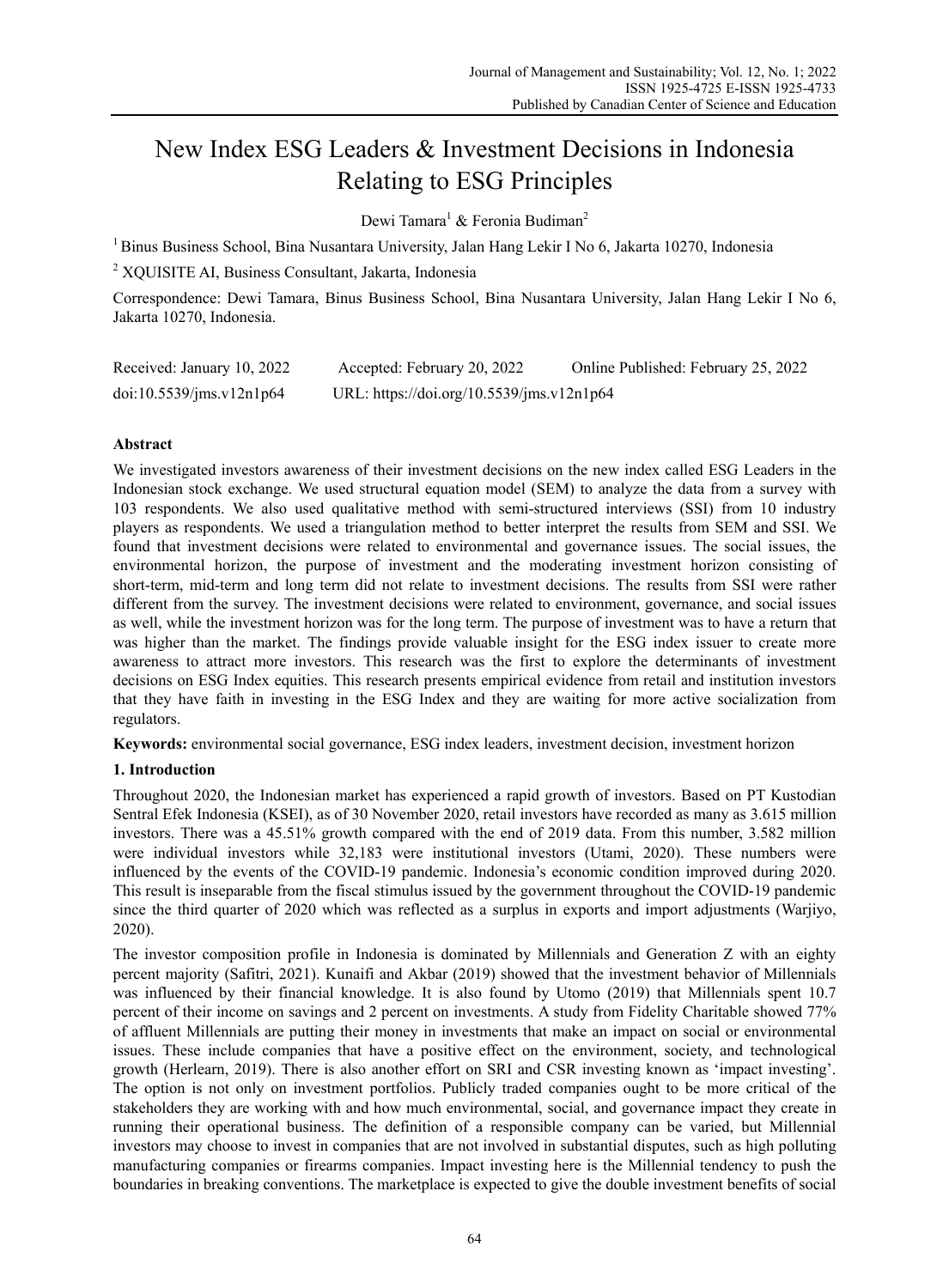and financial return (Chatzky & Tuggle, 2018).

On 8th December 2020, the Indonesia stock exchange (IDX) announced thirty stocks that follow ESG (environmental, social, and governance) principles. The green index portfolio in Indonesia was officially launched in 2020. It was a product collaboration between the IDX and Sustainable Responsible Index-KEHATI to give an alternative to Indonesia's investment element options. ESG standards were used to categorize which index would be attractive as a reference for the portfolio (Rahayu, 2020). Green index portfolios have emerged as Indonesia is progressing in the industrial sectors. The mining and manufacturing sectors held the major portions.

The investment strength in Indonesia is inevitably related to GDP growth contribution by industrial sectors. Starting from manufacturing (19.7%); wholesale, retail trade, and repair of motor vehicles and motorcycles (13%); agriculture, forestry and fishing (12.7%); construction (10.8%); mining and quarrying (7.3%); transportation and storage (5.6%); financial and insurance activities (4.2%); information and communication (4%); public administration and defense, compulsory social security (3.6%); education (3.3%); real estate activities (2.8%); accommodation and food service activities (2.8%); and other services (2%) ("Contribution to gross…", 2021). Among these sectors, mining and plantation have heightened focuses on ESG assessment. Compliance and legal obligation became factors to be considered. Not only in mining and plantation but also manufacturing. In 2019, the gross domestic product (GDP) in Indonesia was an estimated 1119.9 billion US dollars. It represented 0.93 percent of the global economy (Trading Economics, 2020). The following chart is an illustration of the GDP growth of Indonesia compared with other Asian countries.

| 13895 | $19$ -Dec |
|-------|-----------|
|       |           |
| 4955  | $19$ -Dec |
| 2713  | $19$ -Dec |
| 1721  | $19$ -Dec |
| 1042  | $19$ -Dec |
| 590   | $19$ -Dec |
| 507   | $19$ -Dec |
| 373   | $19$ -Dec |
| 359   | $19$ -Dec |
| 347   | $19$ -Dec |
|       | $19$ -Dec |
|       | 245       |

Table 1. Asia GDP data (in US\$ billions)

Source: Trading Economics, 2019.

#### **2. Literature Review**

There is a positive correlation between ESG factors and better sustainable financial performance rather than those with no ESG planning (Whelan, Atz, Van Holt, & Clark, 2020). It compares the risk and profit proposition with a focus on SRI (socially responsible investment). Other studies elaborate on the ESG risk factors with the correlation cost of capital (equity and debt).

According to El-Ghoul, Guedhami, Kwok and Mishra (2011), companies with better CSR scores present more efficient equity financing. There are six major factors mentioned in the El-Ghoul et al. research: community; diversity; employee relations; environment; human rights and product characteristics; and contributing events. Diversity and social issues are contributing to the social characteristics aligning with El-Ghoul's theory. In recent years, younger generations such as millennials are shifting to sustainable investments which are aligned with their values ("Swipe to invest…", 2020).

Mohata's (2020) approach compared the ESG implementation in major emerging-market ESG funds (according to MSCI Indonesia ESG Leaders Index) against the conventional non-ESG counterparts. The favorable portfolio industries for investors in Indonesian market consist of banks, pharmaceuticals, and consumer companies. Mohata (2020) used the following monitoring methods: (a) ESG incorporation to decision-making, (b) the rewards with ESG incorporation, (c) sustainability risks affecting the investment, and the other way around.

ESG interference into companies' standard operation is expected to give a decent reflection of the investment path in Indonesia. Indonesian investors' behavior was categorized into two parts: expected emotion, and immediate emotion. Expected emotion is recognized when feelings that were expected to happen materialize but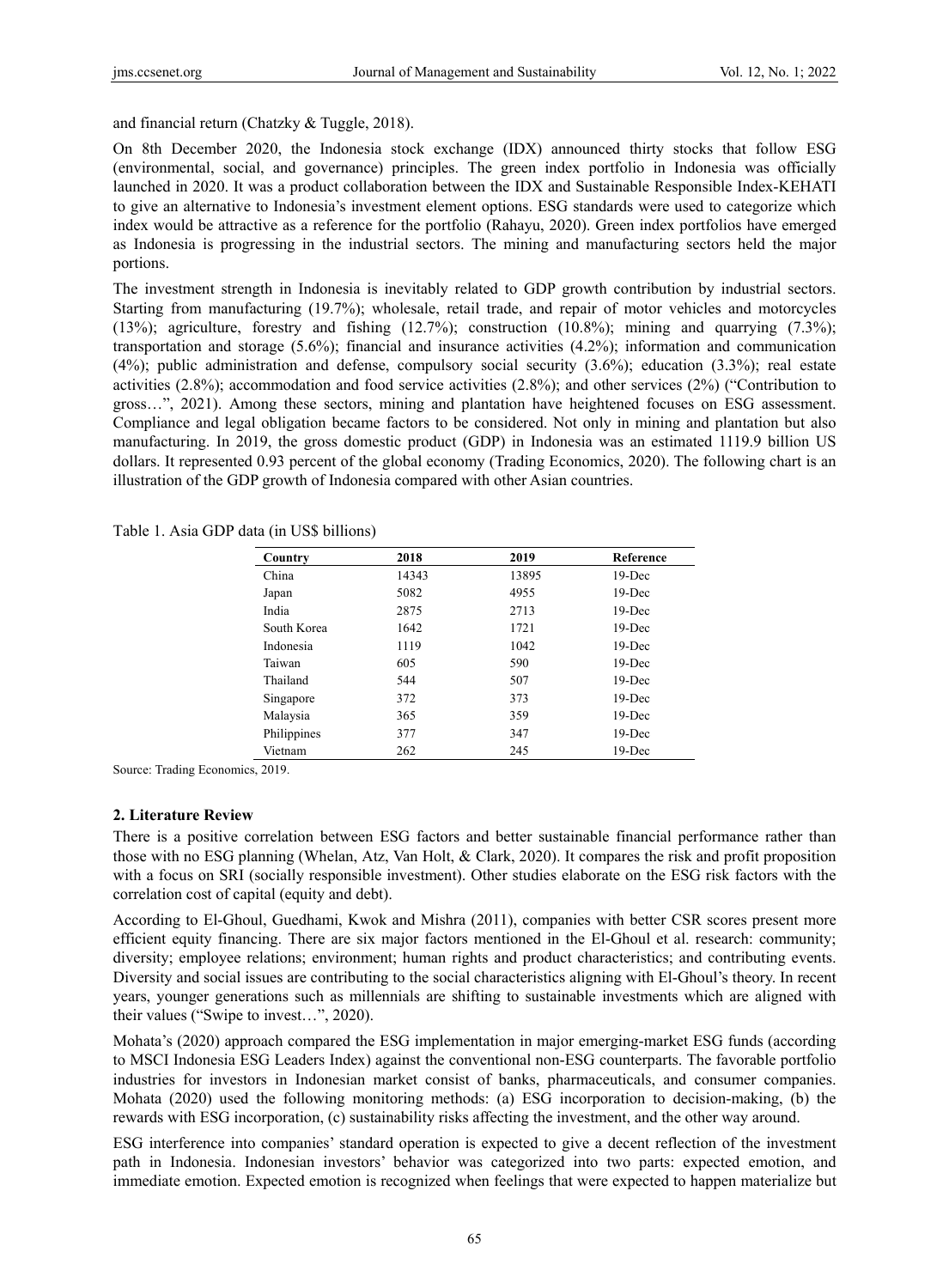not at the time of decision-making. Immediate emotion is the emotion at the time of decision-making (Ady, 2018; Pompian, 2006). This research tested the capacity of Indonesian investors to determine if they experienced cognitive bias or psychological bias regarding ESG involvement, subject to their investment decision-making.

# **3. Empirical Review and Hypotheses**

This study seeks to explore the underlying issues related to the development of the ESG Leaders Index awareness in Indonesia. It identifies the factors attracting investors as well as challenges for the development of the ESG Leaders Index in Indonesia. Investors here consisted of individual investors and organizational investors which were represented by investment analysts. The ESG was related to green economy theories. However, the implementation invites more interests such as cost efficiency, long-term planning of the companies which implementing the ESG, and other values that were considered as appealing factors.

# *3.1 ESG Factors as Investment Decision Factors*

According to McKinsey, there are elements that bond of ESG factors to create value creation for the company: (1) supporting top-line growth, (2) cost efficiency, (3) minimizing legal regulation conflicts, (4) boosting employee productivity, and (5) optimizing investment and capital expenditures (Henisz, Koller, & Nuttall, 2019). This research resulted in an alignment with at least four key points from the McKinsey study which was likely to happen because of the diversity in the country. Indonesia's demographic condition is one of the factors. Indonesia is known for a varied demographic diversity with a total population above 270 million, with more than fifty percent living on the island of Java. Targeting the respondents from this 'center' of diversity may represent some of the population for the survey. El-Ghoul (2011) mentioned that there were six dimensions related to social performance, specifically: community, diversity, employee relations, environment, human rights, and product characteristics.

Benson and Humphrey (2008) ran a test on differences between the flow-performance relation of SRI and conventional funds. Fund performance, particularly the performance of the best funds, is important to investors. Although investors are naturally profit-seekers, SRI fund research may establish searching costs. Therefore, investors are more likely to invest in funds that are familiar to conventional investors, resulting from the difficulty for SRI investors to find an alternative investment that level up their non-financial goals.

This study assesses some components from environment, social, and governance variables. Each component is a form of contribution in measuring the investors' awareness towards the non-financial factor. The purpose of this study is to evaluate investors' decision to invest by incorporating ESG factors. Some investors preferred investment as their source of income, while others utilized it as long-term harvesting (savings). Considering the speculators in the Indonesian market, short-term and middle-term investment horizons are extended into this study. Local investors utilized raising momentum in executing their investment. For eight out of ten years of performance, the impact investments showed better protection from the downside of the market. Due to this type of investor, companies are pushed to join the bandwagon (Chatzky & Tuggle, 2018).

# *3.2 Environment Factors*

Environmental protection and green management with company performance are often overlooked in traditional investment. The results of this synthesis are not well-known which results in a lack of knowledge for investors. Companies that are expected to provide environmental reports are mostly large-scale companies. Nonetheless, research by Nakamura (2011) included small and medium-sized firms in her research. It was found that environmental investment has a significant effect on small and medium firms. Dealing with green issues for large firms does not give additional appreciation to stakeholders. However, it gives room for improvement for smaller firms' company image (Nakamura, 2011).

 $H_1$  = environmental issues are positively related to investment decisions

# *3.3 Social Factor*

Social factors are associated with CSR actions. Implicit CSR is attached to a company's relationship with its' stakeholders and government within the political system. Explicit CSR is the company's program addressing the interest and issues of CSR. CSR strategy may come as CSR policies. Therefore, the issues became one of semantics rather than substance. Lastly, the stricter the regulations in a particular country, the less space there is for corporations to develop voluntary policies (Waagstein, 2010; Matten & Moon, 2008). Implicit CSR vibrates with governance. Explicit CSR is visible and simply known as social actions from the corporations. Another consideration is the cost of equity capital which is the internal rate of return that the market applies to a firm's estimated cash flow to evaluate the current market value. If CSR affects the perceived riskiness of a firm, the firms' CSR strategy will incorporate lower equity financing costs (El-Ghoul et al., 2011). Inevitably, the social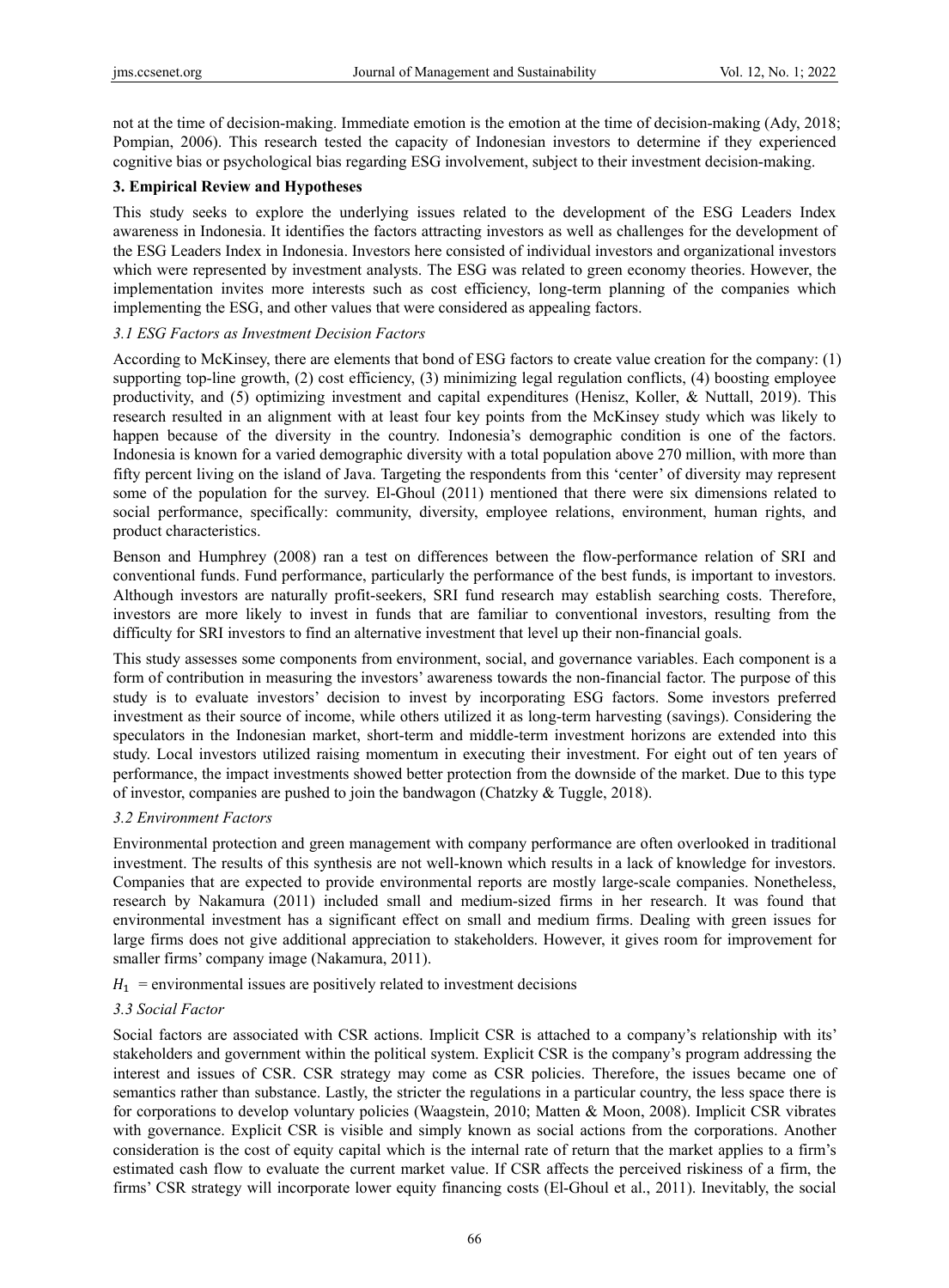factors are close with governance practice.

 $H_2$  = social issues are positively related to investment decisions

# *3.4 Govern nance Factors s*

The disparity of governance settings affects the structure of capital flows. Laws, policies, customs, and norms are the rules of the game in social interactions and exchanges. Individuals and organizations are the players who are trying to maximize and protect their interests to stay in the game. Li and Filer (2007) showed a comparison of investors who are investing on the different conditions which are varied in a laissez-faire society, with transparent and efficient public rules regarding the composition of investment flows (Li & Filer, 2007; North, 1990). The result of Li and Filer's study suggested that it ignores the difference between direct and indirect investments. A direct investment gives investors more direct and effective control, therefore better protection, especially in a governance environment where the law and accounting standards are opaque and/or negligent (Li & Filer, 20 007).

 $H_3$  = governance issues are positively related to investment decisions

# 3.5 Purpose of Investment

This variable is chosen to assess if investors in Indonesia experience cognitive bias or psychological bias which in Ady (2018) reflected the knowledge of capital markets and the firm's management actions. The possibilities provided are investments for profit orientation, investments for saving purposes usually for a longer period, and investments for trading or speculation. Ady (2018) stated that the phenomenon of cognitive bias and psychological bias existed in nearly all respondents. Our study speculates whether Indonesian investors include certain consideration such as ESG into their investment decision making.

 $H_4$  = the purpose of investment is positively related to investment decisions

# *3.6 Investm ment Horizon*

This research follows the model of Sultana et al. (2018) (Figure 1). The long-term horizon contributes a significant difference in ESG investments (Sultana et al., 2018). We hypothesize that the investment horizon will moderate the environment, social and governance issues when investors make investment decisions. We added three investment horizons (short, middle, and long term) to differentiate with the original model.

 $H_{\text{5a1}} = A$  long term investment horizon will strengthen the environmental issue in investment decisions

 $H_{\text{5a2}} = A$  middle term investment horizons will strengthen the environmental issue in investment decisions

 $H_{5a3}$  = A short term investment horizon will strengthen the environmental issue in investment decisions

 $H_{5b1}$  = A long term investment horizon will strengthen the social issue in investment decisions

 $H_{5b2}$  = A middle termin vestment horizon will strengthen the social issue in investment decisions

 $H_{5b3} = A$  short termin vestment horizon will strengthen the social issue in investment decisions

 $H_{5c1}$  = A long term investment horizon will strengthen the governance issue in investment decisions

 $H_{5c2}$  = A middle termin vestment horizon will strengthen the governance issue in investment decisions

 $H_{5c3}$  = A short term investment horizon will strengthen the governance issue in investment decisions



Figure 1. The model of investment decisions (Sultana et al., 2018)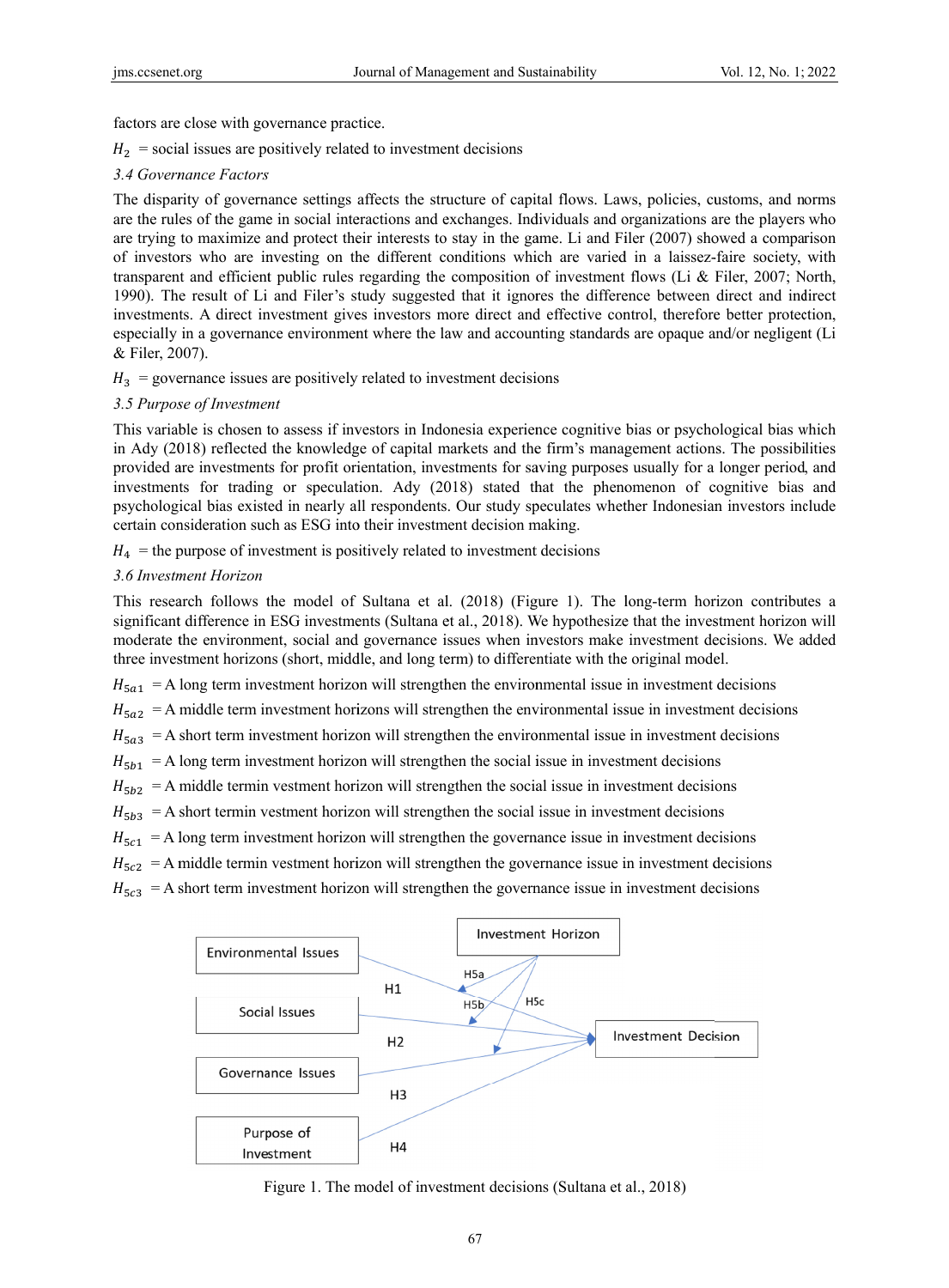### **4. Research Design**

#### *4.1 Quantitative Method*

This paper used a methodology that explored quantitative and qualitative assessment as well as aligned it with a theoretical application. We used a survey for the quantitative section. The survey was conducted with a Likert scale and the components were divided into several sections to determine the functions of the analysis. Each topic issue was represented on a Likert scale from 1 to 5 (1 was least likely to be relevant, and 5 was most likely to be relevant). Data collection for the questionnaire was conducted from April 2021 to July 2021. The sampling technique was a convenience method using the researchers' contacts. The survey was distributed to several WhatsApp groups, community meetings, academician groups, and professional colleagues. From these, we have 103 returned responses.

The indicators for the analysis are partially adapted from existing research listed in Table 2. The environment issue was gathered by the comparison with the company's performance as well as the company's environment strategy plan with a different time scale. The social issue information was gathered from data analysis based on the focus area of CSR of the company and if the indicators were sufficient to determine the impact on the cost of equity. The governance issue base consideration was taken from Li and Filer (2007) wherein data collection was assumed to have a significant difference if companies were in a lax condition.

#### Table 2. Research variables and sources

| Variable                   | <b>Indicators</b>                                                        | <b>Sources</b>           |
|----------------------------|--------------------------------------------------------------------------|--------------------------|
| <b>Investment Decision</b> | ESG as investment decision driver                                        | Own analysis (2021)      |
| Environmental Issue        | Environmental investment contribution to company's performance           | Nakamura (2011)          |
| Social Issue               | CSR problems and implications in Indonesia                               | Waagstein (2010)         |
|                            | CSR effect on cost of capital                                            | El-Ghoul et al. $(2011)$ |
| Governance                 | Governance environmental impact on investment and strategic implications | Li and Filer $(2007)$    |
| Purpose of Investment      | Profitability, savings, regular income                                   | Own analysis (2021)      |
| Time Horizon               | Short-term, mid-term, long-term                                          | Sultana et al. (2018)    |

# *4.2 Qualitative Method*

This research also used semi-structured interviews (SSI) as the qualitative part. The next section would be underpinning the factors of ESG investment. The focus of this area was to weigh up the scale of priorities in choosing the investment. It also reviews the investor psychology aspect towards investment decision-making. This topic elaborates its relationship with investors' behavior in Indonesia. On this level, the questions investigated the factors of ESG. Each of the factors was equalized to match with the activities from companies and to see if they were noticed by the investors. The last part was investors' awareness in selecting the investment and their perspective of ESG investment in the Indonesian market, including the acknowledgment of rewards and ESG strategy of the investment in their portfolio. The purpose of this session was to capture the acknowledgment of the respondents regarding responsiveness to ESG investing. This research also sought to determine whether they had preferences for industries.

#### **5. Research Results**

#### *5.1 Quantitative Analysis*

#### 5.1.1 The Respondents—SEM

There were 82 responses from individuals and 21 responses from institutions. For both individual and institutional respondents, most of the respondents were Millennials followed by Generation X and Baby Boomers. Compared with the Millennials, these generations have earned more money as they have worked longer. Hence, they have more funds for investing. The following are the results of individual and institutional respondents. The general income for individual respondents was above 20 million Rupiah (US\$1393) per month, and most were working at the time. The main income came from salary. This meant they had an allocation of above 16.67% of their monthly income for investment. Schroders (2019) and Brett (2019) stated that Generation X care more about sustainability investing than Millennials. The education background was dominated by bachelor's degree (72%) and postgraduate degree (28%). More than half of the respondents (64.6%) acknowledged their understanding of investing.

The corporate respondents came from companies with a personnel size of above fifty people (55%), between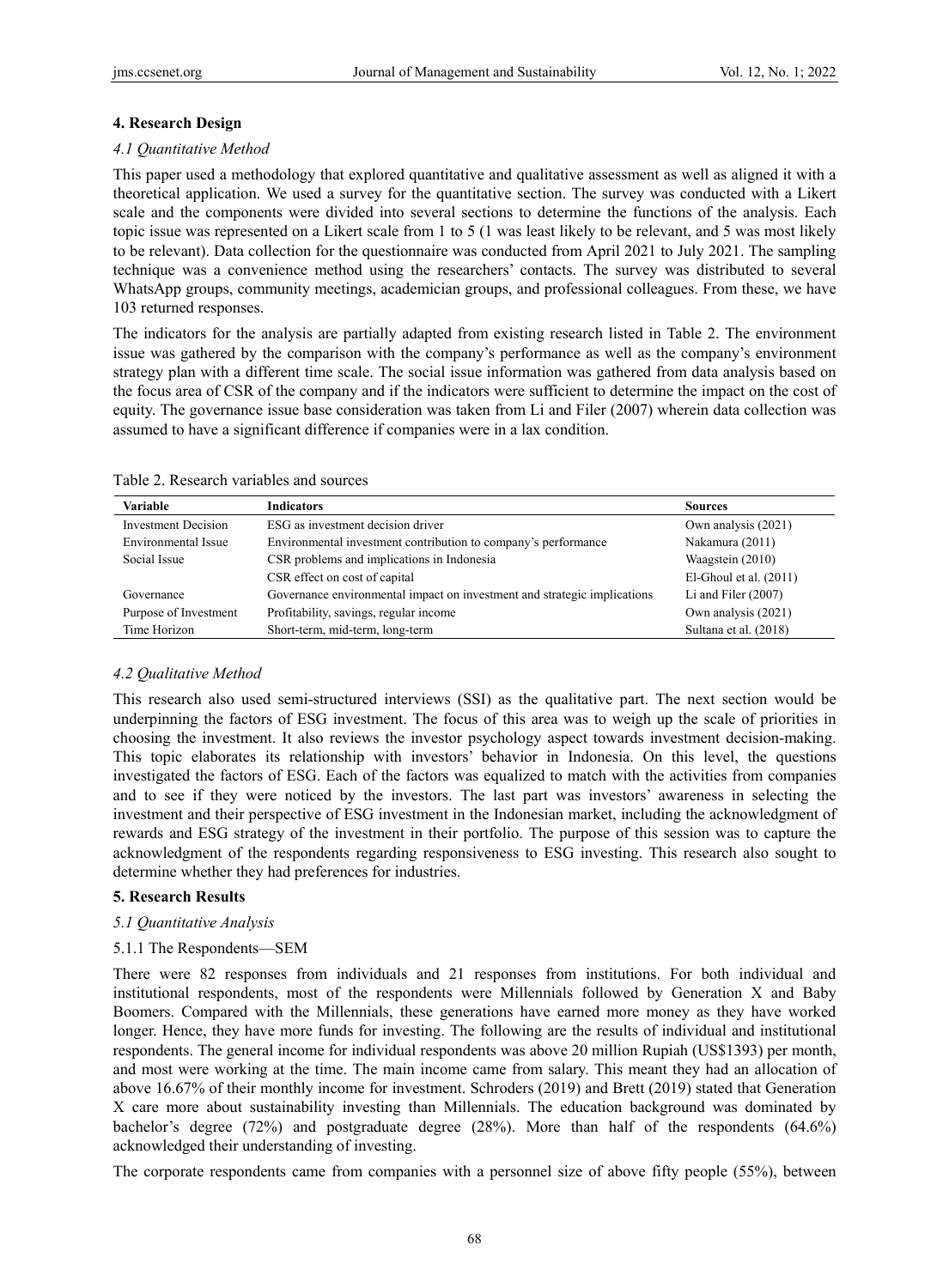twenty-one and fifty people (35%), and fewer than twenty people (10%). Illustrating the management model of the company, we sought to determine if the companies had a clear compartment for job departments. This question related to the job function. It would give a clear understanding if the respondents were directly involved in making an investment strategy. The results were varied from investment analysts (66.7%), green index evaluators (9.5%); and others such as CEO, banker, green index evaluator, CEO, academic researcher, and others that engaged in the operation of the company. More than seventy percent (71.4%) of the respondents had experience of exercising formal or informal certification for investment, such as CFA, FRM, WMI (Indonesian licenses for investment managers), and others. It described their understanding in arranging the investment plans into investment decisions. 57.1% of the respondents were not directly utilizing third party vendors for ESG information suppliers such as MSCI or Sustainalytics. However, they have assigned a specific team or person to handle ESG (about 52.4%).

#### 5.1.2 Research Variables—SEM

The quantitative results were analyzed using structural equation modelling, and this research utilized SMARPLS. Table 3 shows the reliability where the Cronbach's Alpha scores are above 0.8, except the purpose of investment variable.

|                       | Cronbach's Alpha | rho A | <b>Composite Reliability</b> | <b>Average Variance Extracted (AVE)</b> |
|-----------------------|------------------|-------|------------------------------|-----------------------------------------|
| Environmental Issue   | 0.939            | 0.946 | 0.951                        | 0.712                                   |
| Social Issue          | 0.938            | 0.943 | 0.949                        | 0.702                                   |
| Governance Issue      | 0.886            | 0.890 | 0.907                        | 0.523                                   |
| Investment Decision   | 0.927            | 0.945 | 0.937                        | 0.511                                   |
| Purpose of Investment | 0.053            | 0.073 | 0.527                        | 0.341                                   |
| Investment Horizon    | 0.855            | 0.877 | 0.888                        | 0.502                                   |

#### Table 3. Reliability result (EXCLUDE: IVH7 & EVI6)

Table 4. R-square

|                     | R Square | R Square Adjusted |
|---------------------|----------|-------------------|
| Investment Decision | 0.72     | ባ 696             |

## Table 5. Path coefficient

|                                              | Original | <b>Sample Mean</b> | <b>Standard</b>  | <b>T</b> Statistics | <b>P</b> Values |
|----------------------------------------------|----------|--------------------|------------------|---------------------|-----------------|
|                                              | Sample   |                    | <b>Deviation</b> |                     |                 |
| Environmental Issue -> Investment Decision   | 0.293    | 0.303              | 0.144            | 2.036               | 0.042           |
| Social Issue -> Investment Decision          | 0.107    | 0.122              | 0.154            | 0.696               | 0.487           |
| Governance Issue -> Investment Decision      | 0.456    | 0.442              | 0.12             | 3.82                | 0.000           |
| Purpose of Investment -> Investment Decision | 0.088    | 0.088              | 0.078            | 1.124               | 0.262           |
| Investment Horizon ->Investment Decision     | 0.022    | 0.027              | 0.105            | 0.212               | 0.832           |
| H5a EVI-IVH -> Investment Decision           | 0.036    | 0.028              | 0.135            | 0.267               | 0.79            |
| H5b SOCI-IVH -> Investment Decision          | $-0.182$ | $-0.179$           | 0.165            | 1.102               | 0.271           |
| $H5c$ GOVI-IVH $\geq$ Investment Decision    | 0.262    | 0.247              | 0.107            | 2.439               | 0.015           |

**Investment Decision**. Regarding ESG involvement toward investment decision making, respondents did not give solid feedback that it would directly influence their decision making as they thought they would pay a higher price for investment with ESG standards. However, they claimed to have involved environment issues, social issues, and governance in their decision-making. Moreover, respondents took companies' vision and mission alignment with their values as one of the factors whether to continue or terminate the investment. When it comes to ESG integration on the risk-adjusted, respondents assumed that it would give a positive performance against the mainstream of mutual funds.

**Environment factors**. The environment factor strategy was dominated by cost efficiency and higher productivity because of the company's action for environmental conservativeness. They also believed that environmental strategy was effective in supporting the existence of economic performance. The responses on environment strategy to the contribution of financial performance were not as strong as the other reasons for investment decisions due to the corporate initiatives on environmental protection policies for their operational and production activities. Investors' decision consideration was more on how the companies handled the green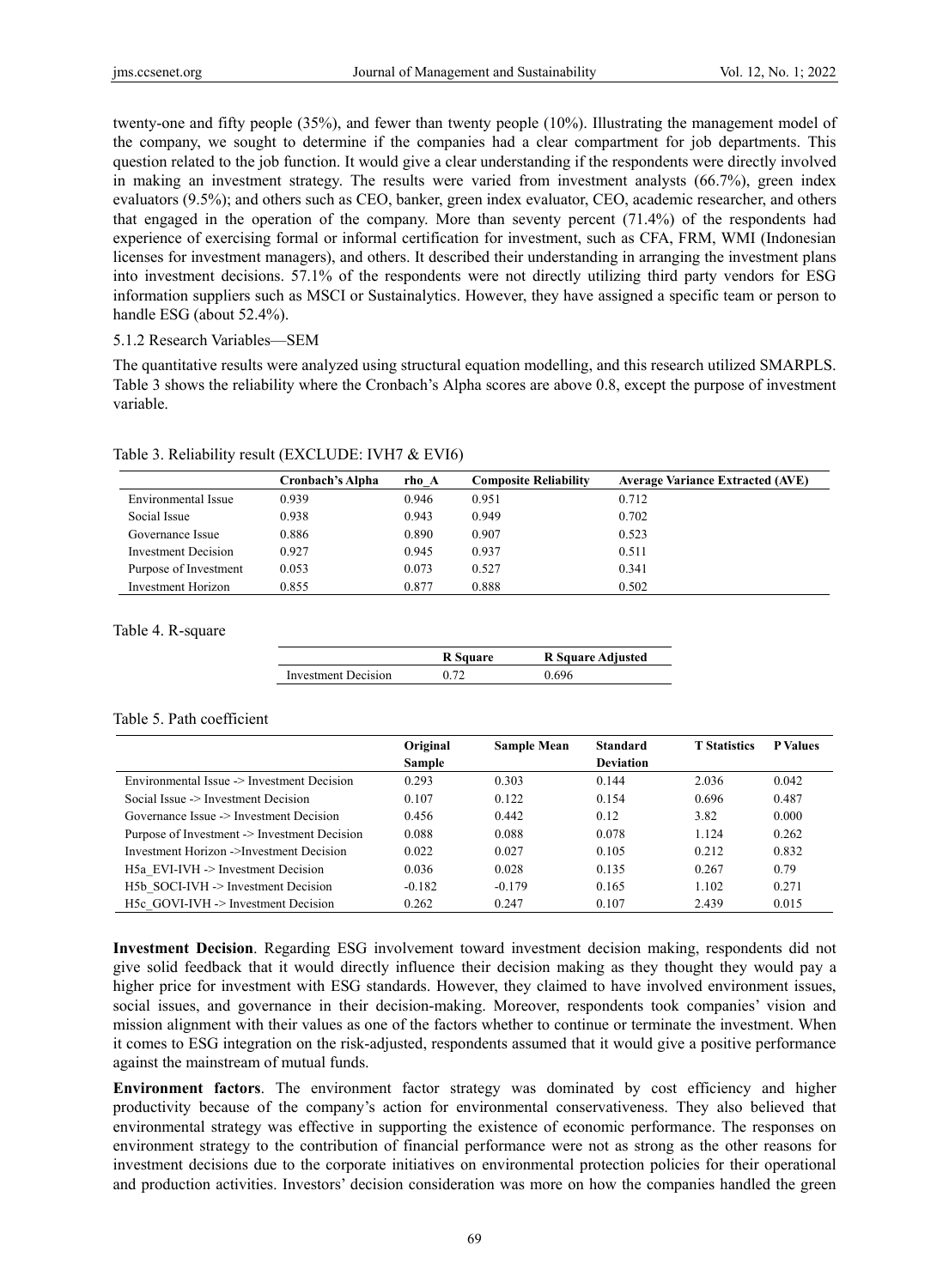issues. They also raised concerns on how to determine the company's efforts on green management.

**Social Factors**. One of the most visible was how the CSR action execution in Indonesia was prone to volatile legal uncertainties, adding more administrative costs, and bureaucracy causing social and legal problems. Aligned with the research from Waagstein (2010), the conduct of social responsibility in Indonesia was associated with the independent activities of the companies against government regulations for sustainability conduct. Another likely issue was related if CSR action was effectively affecting the company's financial performance, since most professions of the respondents were in the capital market. There is a possibility that the respondents associated the question with a certain industry, such as banking. Especially because banking in Indonesia already started governance policies earlier.

**Governance factor.** The respondents said that government policy is highly related to employee satisfaction and rewarded with stakeholders' reaction to the reinforcement of the company's regulations. Therefore, it will give strong financial performance when a company successfully conducts a positive governance policy. Political factors are also involved with this variable as it would make an impact on investment decisions. The interpretation toward government regulation was not as impactful as the company's misconduct of business ethics. Investors believed when the company had turmoil caused by governance issues, it would certainly make a significant impact on their investment decision.

**Purpose of investment.** The questionnaire gave three options for investment purposes: profit orientation, savings, and regular income. Most of the responses were for profit-orientation and the investment was not relied upon as their regular income. This variable will later be discussed more in the SSI results. Relatively influenced by the individual respondents, the time horizon for investment was dominated with a period of within one year to more than three years.

**Time horizon**. We found similar results between the questionnaire and SSI survey that Indonesian investors were more concerned about their investment return than sustainable investing. This conclusion was close with the result from individual respondents who answered their time horizon for investment realization was within one year to two years (35.4%), above two years (32.9%), and less than one year (31.7%).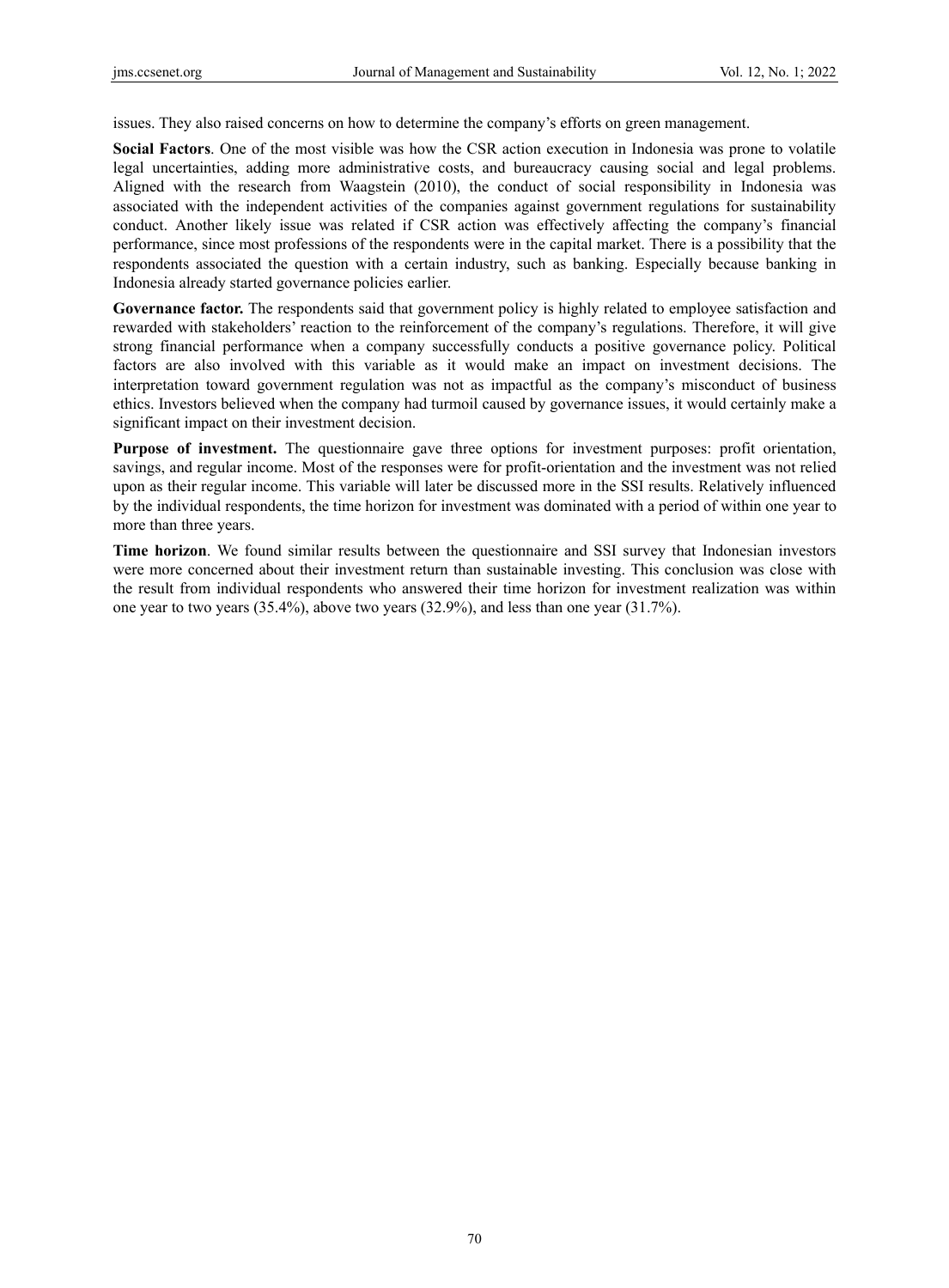

Figure 2. Path analysis

Note. EVI—Environmental Issues; SOCI—Social Issues; GOVI—Governance Issues; POI—Purpose of Investment; IVH—Investment Horizon.

# 5.2 Qualitative Analysis

The category of respondents was based on the different types of companies in the capital market industry in Indonesia. The category was divided into buy-side and sell-side. From the perspective of the buy-side, most of them were not allowed to have a direct transaction in the capital market as a part of their company's compliance policies. This was to avoid insider information spreading in the market.

#### 5.2.1 The R Respondents— —SSI

We gathered ten respondents from eight different companies. The respondents were all experienced in the capital market industry for at least five years and most of the respondents were retail investors. Institutional respondents were those who worked in the buy-side capital market industry. Individual respondents are those from the sell-side. Four respondents represented the institutional respondents and six for the individual respondents. All respondents were based and worked in Jakarta. They were members of board of directors, managers, and senior professionals. The occupations were varied from stockbrokers, investment analysts, fund managers, fixed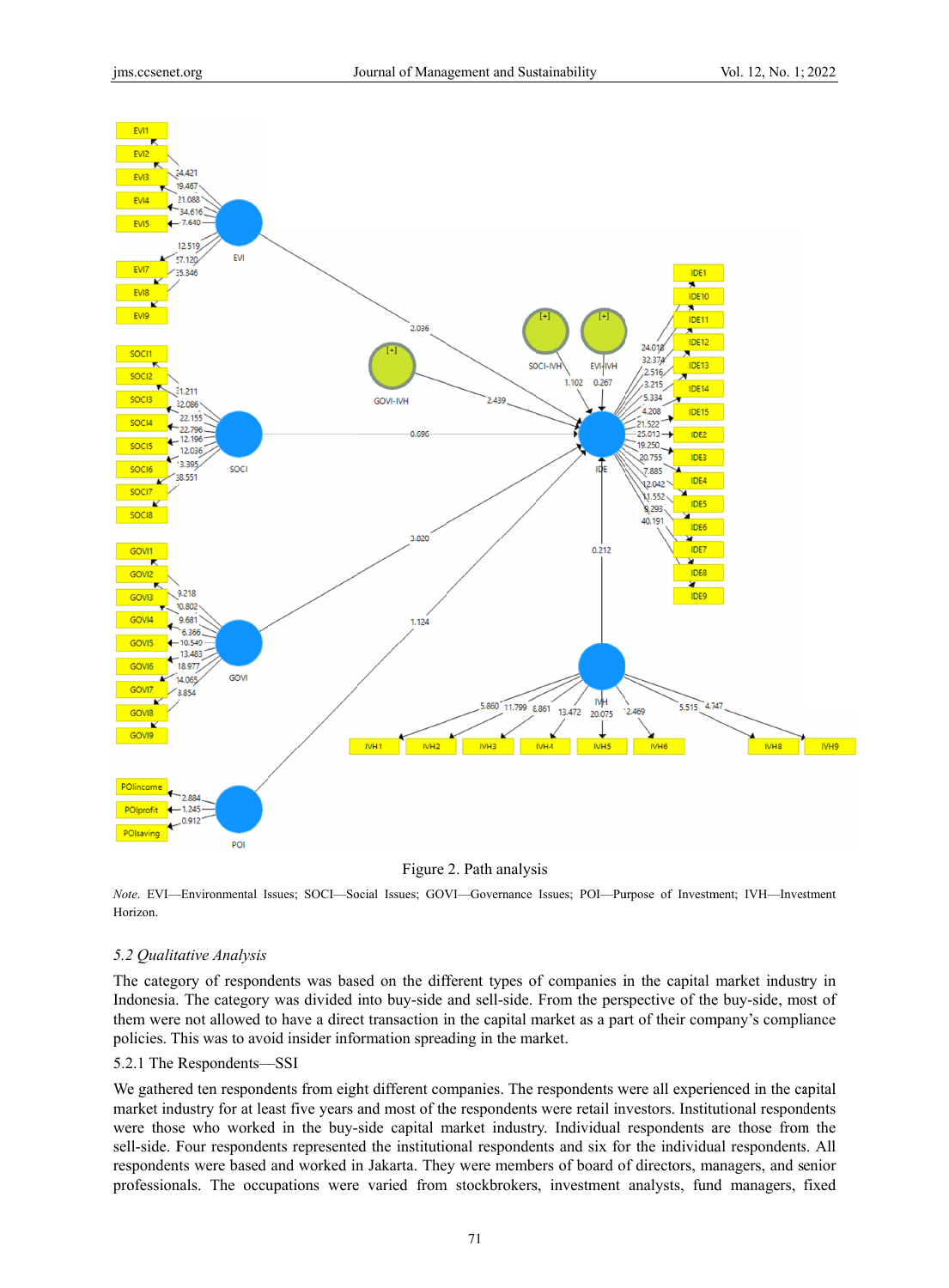income managers, ESG analysts, and equity sales team members.

#### 5.2.2 Research Variables—SSI

Table 3 shows the variables of this research with the experiences from the respondents. We found that the contents in the SSI can be categorized based on the issues per variable which resulted in different feedback of ESG descriptions. The target parameters were aided by the respondent's perspective for sustainable investment and the market conditions in Indonesia. We asked open-ended questions to enhance the insights from the respondents' experience and understanding for infant ESG development and the reaction from the market so far.

Table 6. SSI result variables category

| <b>Variables</b>            | <b>Topic Definition</b>                                                  | <b>Key References</b> |
|-----------------------------|--------------------------------------------------------------------------|-----------------------|
| <b>Investment Decisions</b> | Strategy and management factors                                          | Own Analysis (2021)   |
| Environment                 | Regulator involvement versus the industry                                | Own Analysis (2021)   |
|                             | Influencing factors                                                      | Own Analysis (2021)   |
| Social                      | Social act strategy                                                      | Own Analysis (2021)   |
| Governance                  | Characteristics of governance                                            | Own Analysis (2021)   |
| Purpose of investment       | Indonesian market cap was divided by industries                          | Own Analysis (2021)   |
|                             | ESG as tools and initiative actions                                      | Own Analysis (2021)   |
|                             | The impact of ESG investment gained additional value on mature companies | Own Analysis (2021)   |
|                             | Cons of ESG                                                              | Own Analysis (2021)   |
|                             | ESG as an investment product                                             | Own Analysis (2021)   |
|                             | ESG on different industry sectors in Indonesia                           | Own Analysis (2021)   |
|                             | Characteristics of Indonesian investors                                  | Own Analysis (2021)   |
|                             | Sustainable investing in the younger generation                          | Own Analysis (2021)   |
|                             | Corporate investors' readiness and their challenges                      | Own Analysis (2021)   |
|                             | Blind-side for ESG execution                                             | Own Analysis (2021)   |
| Time horizon                | Different time horizon definitions                                       | Own Analysis (2021)   |

**Investment Decisions.** *Strategy and management factors*. Good management knows how to run a business; they know how to make the business sustainable and acknowledgment from the management would make it beneficial in the long run. Digital banking was subjected to the government sector but not yet to the environment and social areas. However, the governance factors on micro, small, and medium enterprises (MSME)are visibly exposed and would reach good scoring for this factor. In terms of banking strategy, the governance perspective is significant because it gets acquainted with decision-making and political variables. They should have gender equality in the working environment. The board of the management would also be up to date on the news. This action is inseparable from the management factor. The board is expected to deliver the execution. A strong board would be able to deliver shareholders' interest. The executives on the board may have vested interests. Therefore, for better control, it is suggested to pool at least fifty percent of the professionals on the board to avoid insiders. A board should represent one senior management team to balance the management. If the CEO and the chairman were the same people, they may be able to control the management. It means they will be able to control the rest of the company. There are three possible principles from this outcome:

1) The senior executive management team must have good credentials

2) A trustworthy board is the key to running the company. An expert must be able to represent shareholders on the board.

3) The risk of the business is not only to win competition but also steer towards the trends of what is happening.

Lastly, management profile analysis cannot be put up in paperwork. Although the characteristics of the management are important, the reputation of the owner is also important. These profile qualities were not easy to be summed up into a set of checklist boxes, although there is the possibility to create a thorough set of qualitative data and transform them into a quantitative set. There will be missing key points to identify the real practice compared with the form-filling. Deciding which important keys to unlock the company potential is not an instant process and requires extensive resources.

**Environment Factors.** Environment factors in Indonesia capital market companies were relatively under constraint. There was only one respondent who believed that good environment factors would directly have a potential financial benefit. Others assumed that the environmental strategy was somewhat destabilized for financial performance contribution. The absence of this factor on the company strategy may damage the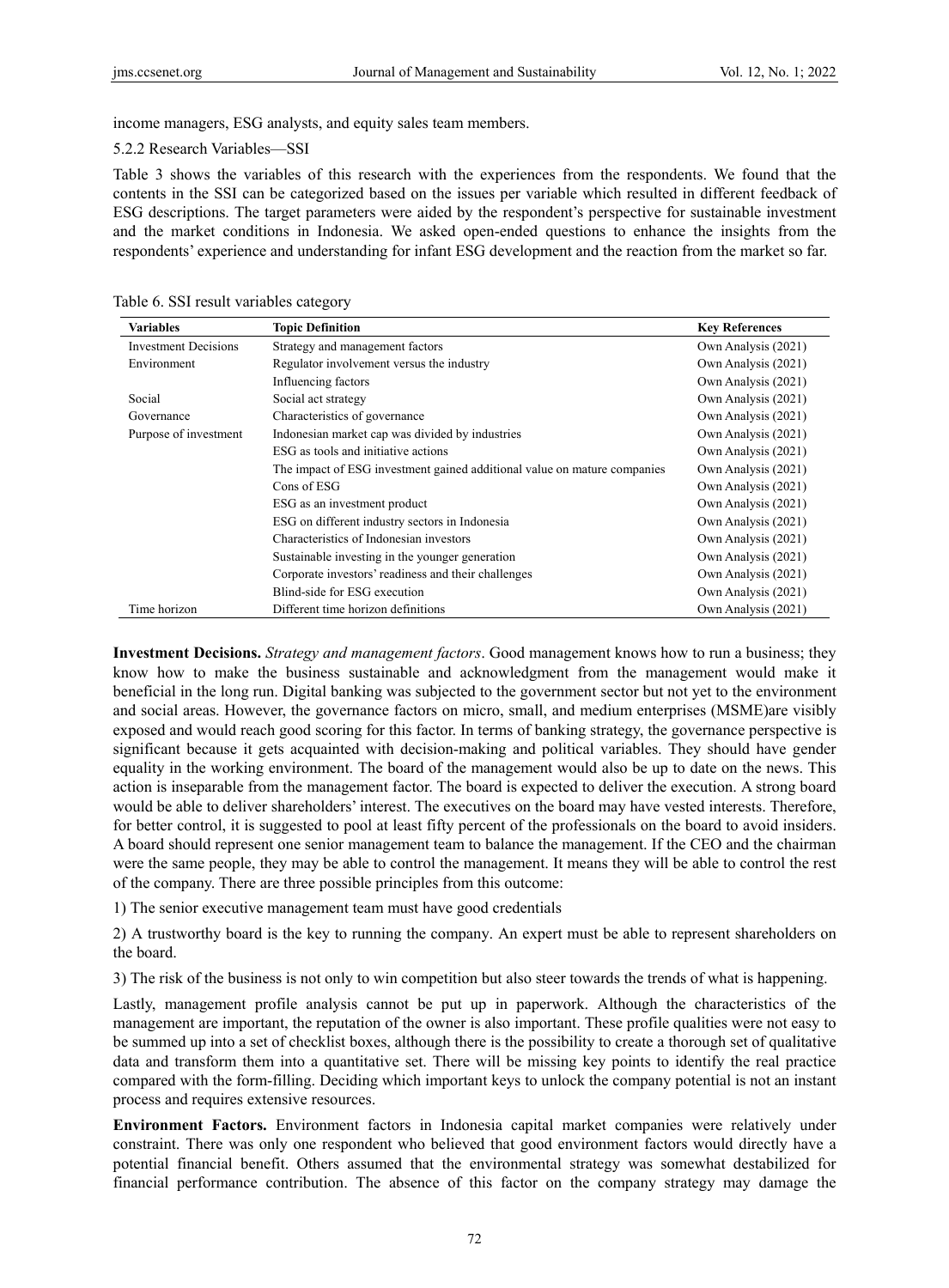company for unnecessary costs. Inevitably, the environment factors are closely related to the industry types in Indonesia.

*Regulator involvement versus the industry*. For coal mining companies, the risk reflected on the net income is a huge risk for the business. Not only because the business itself was opposed to the environmental sector but also mitigating the business would generate more costs. The electric vehicle industry indirectly pushed mining companies to shift to nickel mining. Due to the characteristics of the industry, the operations from mining are prone to incidents that cause increasing value on ESG scoring (high risk). Executing an environment strategy was expensive for the long term or even medium term. This factor would make a bigger impact if there was a push factor from the regulators. For nickel, for example, the production was local and efficient, so it seemed that the government was supporting the Paris Agreement for the 2050 target. Other industries such as the cement industry with its big pollution should be incentivized with environmental taxes and carbon taxes for transportation businesses. If the companies neglect this factor, they will suffer more losses, such as in penalties or judgment from society which in this case is related to social pressure. Hence, the company's image would get distorted. Nonetheless, extra taxes would cut the company's revenues. For palm oil companies, for example, land clearing by crude palm oil (CPO) companies do not create significant issues for investors. Instead, according to one respondent, it gives good capital expenditure (CAPEX). On the other hand, it is a setback for governance actions.

*Influencing factors*. Regulators are important to the progress of ESG in Indonesia. However, the combination values of company incentives and investment manager pressure would also accelerate the work. The regulators could also encourage the business owners to act by having eco-friendly operating assets. It requires more external factors to translate this factor into monetary results. Although their operations are sensitive to environmental factors, the dividend from mining companies is relatively high.

**Social Factors.** Hypothetically speaking, the social factors enhance the profit contribution which eventually increases investors' confidence and results in a lower cost of equity. According to the SSI source, CSR, which in this case represent social factors is only significant if CSR leveled up the company's image. Therefore, increased investors' confidence, improved financial performance, and lowered risks here are less information to prove CSR contributes to a lower COE. Even so, ESG implementation is limited to investors' confidence. A red plate bank that has specifically included CSR in rural and suburban areas would have better company image in society and promote the business in the area. It would also ease the business expansion process. Another industry that would have a positive impact on CSR alignment are tobacco companies. Manufacturing industries will have this factor to be concerned with if they neglect waste management procedures. In conclusion, there is no linear assurance that CSR would be aligned with a company's financial performance.

*Social act strategy*. ESG, in general, was often associated with CSR actions whereas the social factor is only a part of the three factors. The social strategy was close with governance actions. The translation of the practice was assumed as a formality and advertising by most of the respondents. The positive response from society would promote the company's reputation in approaching target segments. On the other hand, the incorrect strategy could lead to a bad company image which directly kills the business as the actions from CSR actions were exposed to implicit brand reputation.

**Governance.** Governance was one of the most pointed out during the SSI as the manner in Indonesia is prone to be hazy in regulations. Also, governance affects most companies in Indonesia. Leaders and governments are set as the benchmark for stability and consistency. Good practice of government policy would reduce unnecessary costs at the national level. Regarding the issue of 1MDB (1 Malaysia Development Berhad), the banks acted as advisors at the time and when the corruption blew up, bankers got penalized for a couple of billion dollars. If the government ruled with good governance conduct, this kind of case would not have happened, and unnecessary costs would not have to have occurred. A good governance foundation would bring good execution and deliver better long-term results. Governance performance was also an indicator for investors. If it did not perform well, investors would notice and withdraw their investment. Poor scoring in governance would also severe the social scoring. When it involved a governance factor, it becomes an explicit result.

*Characteristics of governance*. Governance was mentioned as explicitly and implicitly significant for Indonesian investors' decision-making. It has been a part of fundamental analysis before ESG became popular in the country. Investors have indirectly implemented this strategy in monitoring their investment. It becomes explicit when the practice has brought the company's image into the media. Therefore, it would become published information and recorded as a company's reputation.

**Purpose of investment.** The purpose of investment was mainly for-profit. Some claimed that they were looking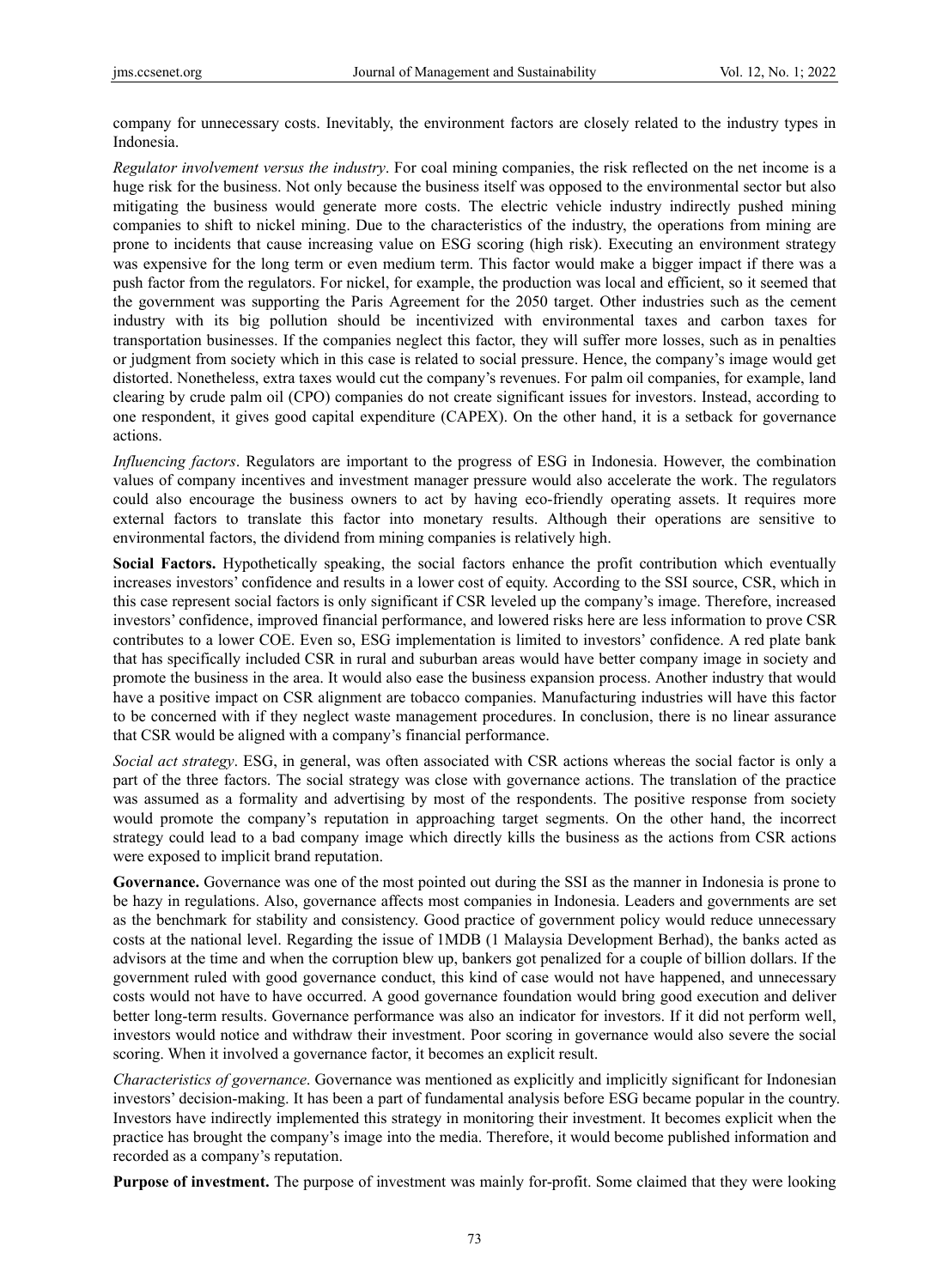for a sustainable investment return to hedge against inflation. Reaching a long-term capital gain as a reward of capital appreciation was also included as the nature of the company business was to manage client funds. Besides savings, other responses were to generate a return over time, to outperform the alternative index because it is cheaper, and to grow clients' wealth without sacrificing capital gain. One factor to consider in the decision was the timeline of the investment. Although the goal was to make a profit as a contribution return, the result would not be significant if the investment values plunged at the redemption time.

One of the respondents who was also an ESG analyst categorized the company's purpose of investment as to nurture the pension funds and for retail investors to achieve a financial goal. Another reason was to compete against the benchmark. Some used indices. Some compared their product performance with their peers. If the products outperformed, it added value competitiveness. There were two respondents who responded that their intention in investing was related to the growth of the investment. When the fund management companies cannot maintain growth within the short term, the product becomes unappealing for their retail investors, and if the investment is not sustainable, they lose interest from institutional clients.

Renneboog et al. (2008) suggested that investors within SRI were willing to accept a lower return to satisfy the socially responsible investment factor. In this study, respondents claimed that the competitiveness of the investment product value is to gain profit as fast as possible in the long term. Related to the time horizon of the investment, most respondents agreed to have a period of three years or more. As the purpose of investments was varied depending on clients' goals, some respondents divided the ideal timeline based on the motivation of the investors.

*Indonesian market cap was divided by industries*. Along with the changes in the economic structure, investors cannot always rely on the blue-chip stocks as a guarantee. When the market is expecting abnormalities in return, the market capitalization size matter regarding the magnitude of the uncertain information (Sartono, 2000). The evolution trends have been altered with some classifications from the new economic style of the digital era, with disruption to conventional businesses, and changes in long term perspective (as the long-term definition in the past is not the same length as at present). They will not make an impact within the short term which is in line with sustainability theory. The combination with ESG standards made the benefit more feasible on the corporate level compared with retail investors. Push factors from the financial institutions could contribute to efficiency for ESG implementation in the companies. Fund managers could do their role to drive the companies in implementing ESG in their operations.

*ESG as tools and initiative actions*. ESG-oriented investment is expected to be harvested after more than five years of investment; some even mentioned having it more than ten years. To prevent losses, some respondents preferred to cut loss within the short term to dilute the loss, or to re-evaluate the valuation. At the institutional level, the strategy for ESG-oriented investment revolves around the plans. Some already started with support from a third-party vendor. However, a third party as an information vendor is relatively costly although the information is extensive and detailed. Nonetheless, the institutional respondents are mostly agreeing to include ESG-oriented investment into their portfolio. Some put targets for the next few years, while some already put in their current investment portfolio.

*The impact of ESG investment gained additional value in mature companies*. Large-cap companies seemed to be more compliant because they have more resources to make sustainability reports. Small-cap companies, on the other hand, would be a concern to the business itself and not the office. They do not have sufficient resources to focus on reports. Startup companies have no obligation nor pressure to create sustainability reports. To have one requires an analysis of company conditions. In terms of execution, big companies tend to have more information. Therefore, they have a chance to gain better scoring. Smaller companies tend to have published information. Hence, they tend to have poorer scoring.

Some challenges, obstacles, and options to describe ESG execution in the Indonesian market:

1) Third-party vendors and analysts **only rely on disclosed information** from the companies; public information is too little, and/or there is poor access to management. Companies drop scores because they do not mention the importance of ESG assessors (Fatemi et al., 2017). Investors are starting to become aware of the ESG, but companies do not quite understand the conducts and procedures. Some companies still translate ESG as CSR actions. They also have minimum information about the ESG requirements. Nonetheless, different standards from companies and investors are troubling.

2) **Insufficient liquidity** to obtain more reliable information. Consequently, decisions are impulsive and close to pure speculation. Only a few investment managers could afford third-party vendors, let alone retail investors.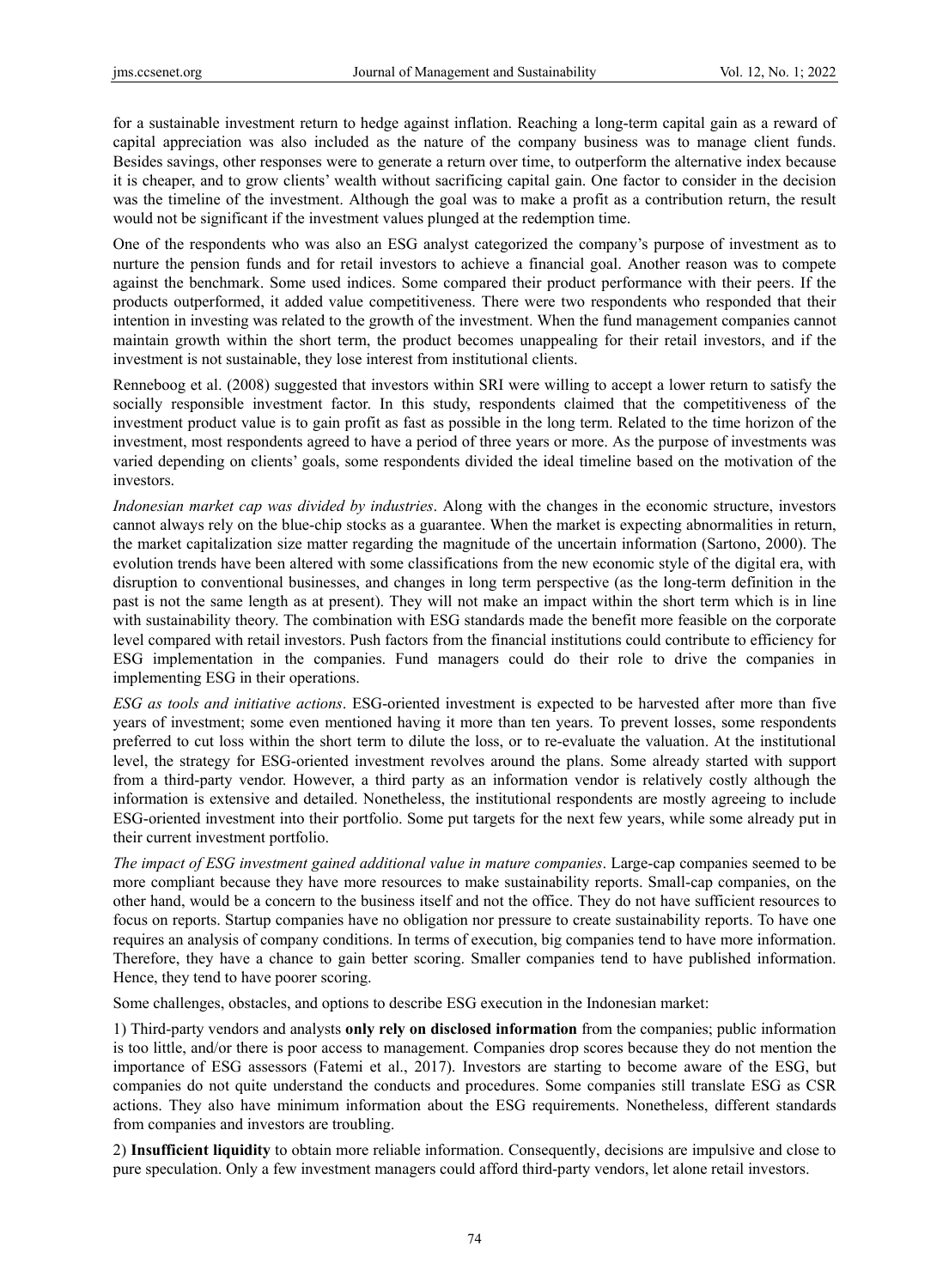3) ESG assessment process is **time-consuming**. It not only takes material resources but also intangible resources. Routine checking on ESG issues and trying to get a sense of how the company is managing the issues is required. ESG scoring is quantifying the qualitative data into a set of quantifiable data. Subsequently, this creates vague results on company real performance due to opaque scoring. It needs a mandatory comprehensive assessment report if the company is to mitigate the ESG issues.

4) **Tricky implementation**, especially in Indonesia as there is no regulated procedure on how to produce the report. There is no metric on how ESG companies are listed on the official index which create hesitance on ESG scoring reliability. There was no plan from the government to support ESG implementation. It would be more reassuring if it was supported by the government.

5) **ESG is still treated as a regulation instead of education** for investment. The pressure to have it implemented mostly comes from European investors rather than regulators. Also, there is no penalty for companies that fail to generate sustainability reports.

ESGL utilized Sustainalytics in forming the index. The scores reflected the riskiness of the company, the higher the score the more the risk. To get into the list, one company must score lower than thirty. Some institutional respondents have plans to launch ESG fund products based on ESGL by IDX as the benchmark. After the ESGL was launched, asset management companies were actively focusing on ESG-oriented investments. Multinational companies already started the study before the official announcement by the IDX. They were mostly European-based standards. The Parish Agreement was frequently mentioned as one of the promoting contributors of ESG. One institutional respondent already started ESG-oriented investing at the end of 2018. Nonetheless, some others are aware of ESG standards. Some asset managers have limited their investment in mining companies and added more to green energy companies. Some shifted to less polluting businesses, such as renewable energy companies.

*Cons on ESG*. Not everyone is on board with the ESG definition. One respondent from the institutions would prefer sustainable investment rather than ESG-oriented investment. ESG cannot guarantee long-term investment. Some doubt the implementation of ESG as it is rather too commercialized and politically unfair for some industries, such as mining, tobacco, and palm-oil plantation. Nonetheless, ESGL has one palm-oil company on its index. The implementation of an ESG-oriented plan is not simple and there are still few players to implement the practice. It requires big institutions to apply the plan to make it a success. Other countries have initiated the practice of sustainable strategy into their economic practice. For example, the USA is now following the Paris Agreement since President Joe Biden was elected in 2021. China is part of the decarbonization coalition, with zero-emission targets, and is targeting the minimal use of coal for production for the next few decades. European countries started earlier with the Paris Agreement and other sustainable practices. At the global level, there are 'Principles for Responsible Investment' (UNPRI or PRI). Working on sustainability projects is a long-term execution strategy. Therefore, as stated by one of the individual respondents, ESG practice in Indonesia requires a competitive value to sustain and attract interest in the Indonesian capital market, namely, Syariah mutual fund products.

*ESG as an investment product*. A similar product to sustainable investing is Syariah investing. Since 2015, the Financial Service Authority (*OJK*) confirmed regulations to allow investment managers to invest in Syariah mutual fund products (bonds, stocks, and currencies) in offshore securities from 51%to 100% (Manuturi, 2015). Before ESGL was launched, Indonesia already had SRI Kehati as a sustainable index regulator. It was benchmarked to ETF mutual funds issuance. Morgan Stanley Capital International (MSCI)and Sustainalytics are also mentioned during the interviews as ESG index benchmarks. The IDX used Sustainalytics as their index benchmark. One of the SSI respondents claimed that not all sustainable-oriented investments are slow. MSCI KLD 400 once outperformed the S&P500. It means the public has indirectly chosen sustainable investing over the conventional index. ESG would have better propositioning if it was embedded with other values that cannot be covered with other funds.

*ESG in different industry sectors in Indonesia*. As mentioned earlier, ESG practice in Indonesia's capital market strategy is closely associated with the company's industry. Banking is one of the positive examples of governance practice. Mining, palm oil plantation, and tobacco are the 'opponents' of ESG procedures. Digital banking was often shown up as one of the innovative solutions for sustainability practice. The practice for bank companies is already familiar with consecutive governance policy improvements. For example, the board of management should consist of a certain number of female members; there should be an independent board member on board, and other policies related to governance. Other sectors such as mining, palm oil, and tobacco were suggested by the respondents to mitigate their business into other by-products that are acceptable for ESG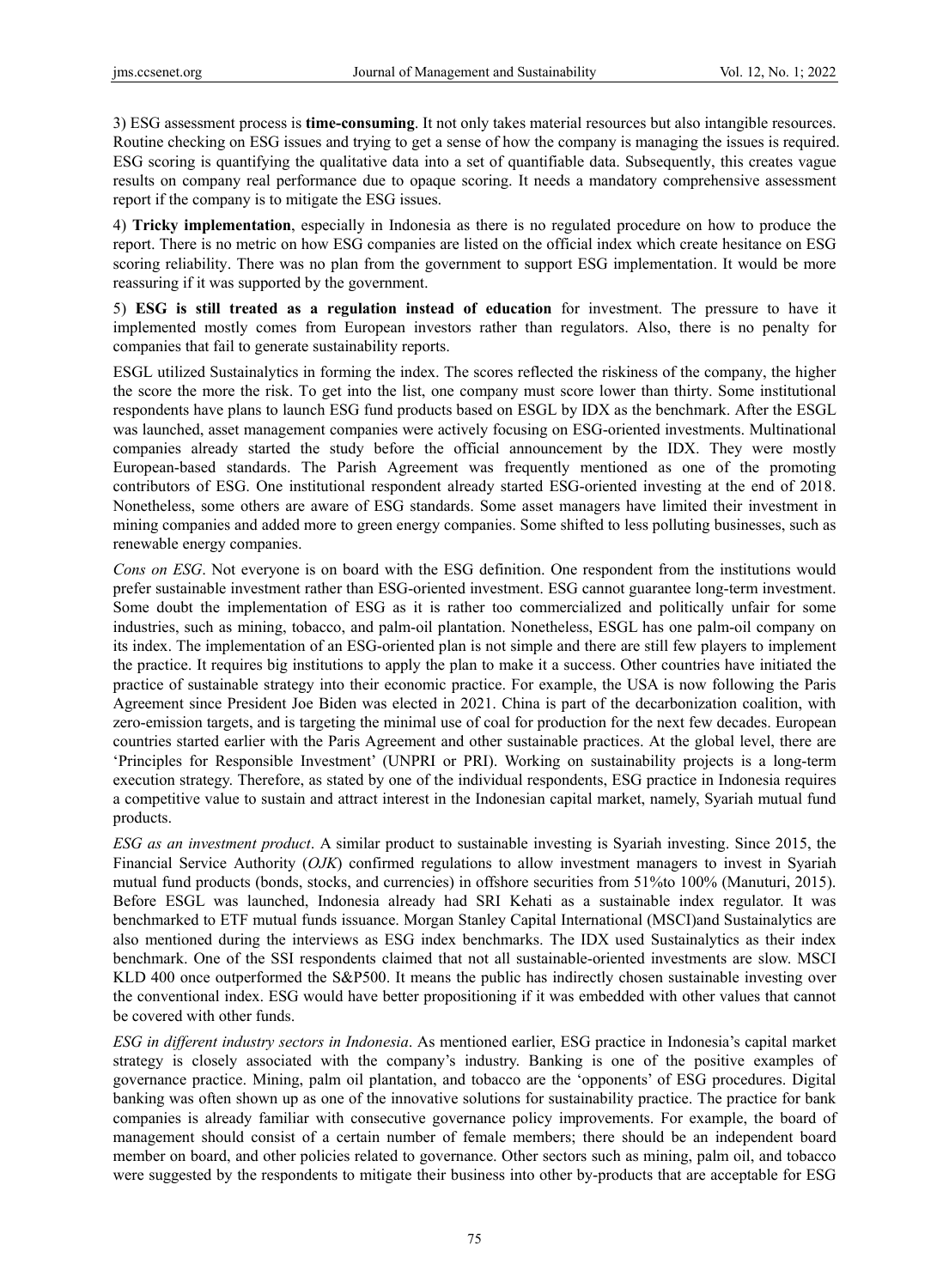practice procedures. Thus far, the banking industry got the best scores in Indonesia while other industries were mediocre. Large banks led the way in terms of producing sustainable reports, but the quality remains inadequate compared to Singaporean companies or the Philippines. Some ESG standards were not fair to some industries because they need more resources to come up with the same ESG data points that the analysts need to acquire.

Palm oil plantations have a Roundtable on Sustainable Palm Oil (RSPO) for global standards and Indonesian Sustainable Palm Oil (ISPO) for local standards. The Agri companies saw RSPO as a political strategy instead of an environmental action. Indirectly, the banks encouraged the companies to have RSPO and ISPO completion to get better credit rates. Some banks conclude that RSPO is more significant for European counterparts but not objective in terms of implementation in Indonesia. Nonetheless, banks as financial institutions have tried to compromise RSPO implementation and justified ISPO as sufficient to get credit financing. Globally, companies with RSPO did not perform as well other companies without RSPO. The illiquidity lessens the interest from the investors.

Usually, each sector has a problem related to their factors. For example, mining with the environment, tobacco with health, and palm oil with social and governance. According to one of the institutional respondents, the trend has evolved. The investors were not only interested to invest in socially responsible companies but also in all different sectors. All funds can accelerate to ESG standards.

*Characteristics of Indonesian investors*. Indonesian investors reflected the traits of the capital market as most of them were engaged in stock investing. Most of the investors were not familiar with other types of investments such as mutual funds, indexing, or any other financial products. Along with the increase of retail investors due to COVID-19, some qualities were consistent with the personality of the market. The investors demanded a quick result. They tended to have premature investment performance analysis (usually less than six months) and were only interested in easy money. They were easily affected by the crowd in the market. They had an appetite for high-risk high-return stocks. Aggressive investors did not have a proportionate investment in indexing. The investment literacy was relatively slow and at a low level. They would be looking for information from rumors, informal resources, or influencers. Not only in terms of education, but the public information was also exclusive and inadequate. Indonesian investors rely too much upon historical return data while company performance was dependent on recent activities. Investors made assumptions out of real facts. Also, only the investment managers have the privilege to foresee the assessment results from the due diligence process. To add to the challenge, the ESG investment results have not yet been proven. ESG details were still vague and to subscribe for the information from a third-party vendor was relatively expensive. Indonesian investors would prefer profit base consideration over ESG, not sustainable investing. Nevertheless, investors' aiming for profit in investment was not only occurring in Indonesia but also globally as claimed by one of the institutional respondents.

*Sustainable investing in the younger generation*. Some respondents believed that Millennials and the subsequent generational investors would be significant and make for a promising future. These generations were actively involved in sustainability practices; for example, their daily lifestyle consumption products were more eco-friendly, with their enthusiasm for sustainable-oriented investing. However, the practice requires more than idealism. At the end of the day, the purpose of investment is profit whether it is ESG or non-ESG as stated by the institutional respondents.

*Corporate investors' readiness and their challenges*. As explained earlier on how exclusive the information of ESG is in Indonesia, some corporate investors arrange their ESG team and make their own set of assessments. According to one of the respondents, Japan made a sustainable model analysis method to equalize the measurement without discriminating against certain industries. Some companies in Indonesia made their in-house measurement models analyze ESG issues. They are categorized based on events and incidents per ESG factor which required manual work. The execution of ESG was interfered with by the COVID-19 pandemic. The ESG index was once relatively strongly performing before the pandemic but the experienced a downturn.

Normally, one company would assign one to two persons per team to handle ESG analysis. The person in charge would do their analysis based on third-party vendor information. If they do not hire a third-party vendor, they either make their assessment report or rely on published information that is related to ESG issues. The team would later check if the companies engaged with ESG based on the findings and approached the companies. These teams aimed for the best financial performance that reflects the ESG product balance and performance.

*Blind-side for ESG execution*. There will always be uneven areas to elevate ESG performance. The application of ESG would cost the companies in some areas. For example, electric vehicle companies would have a more competitive advantage compared with the coal mining company. However, the basic feedstock for electric vehicles does not always comply with environmental factors. Lithium, a battery component of electric vehicles,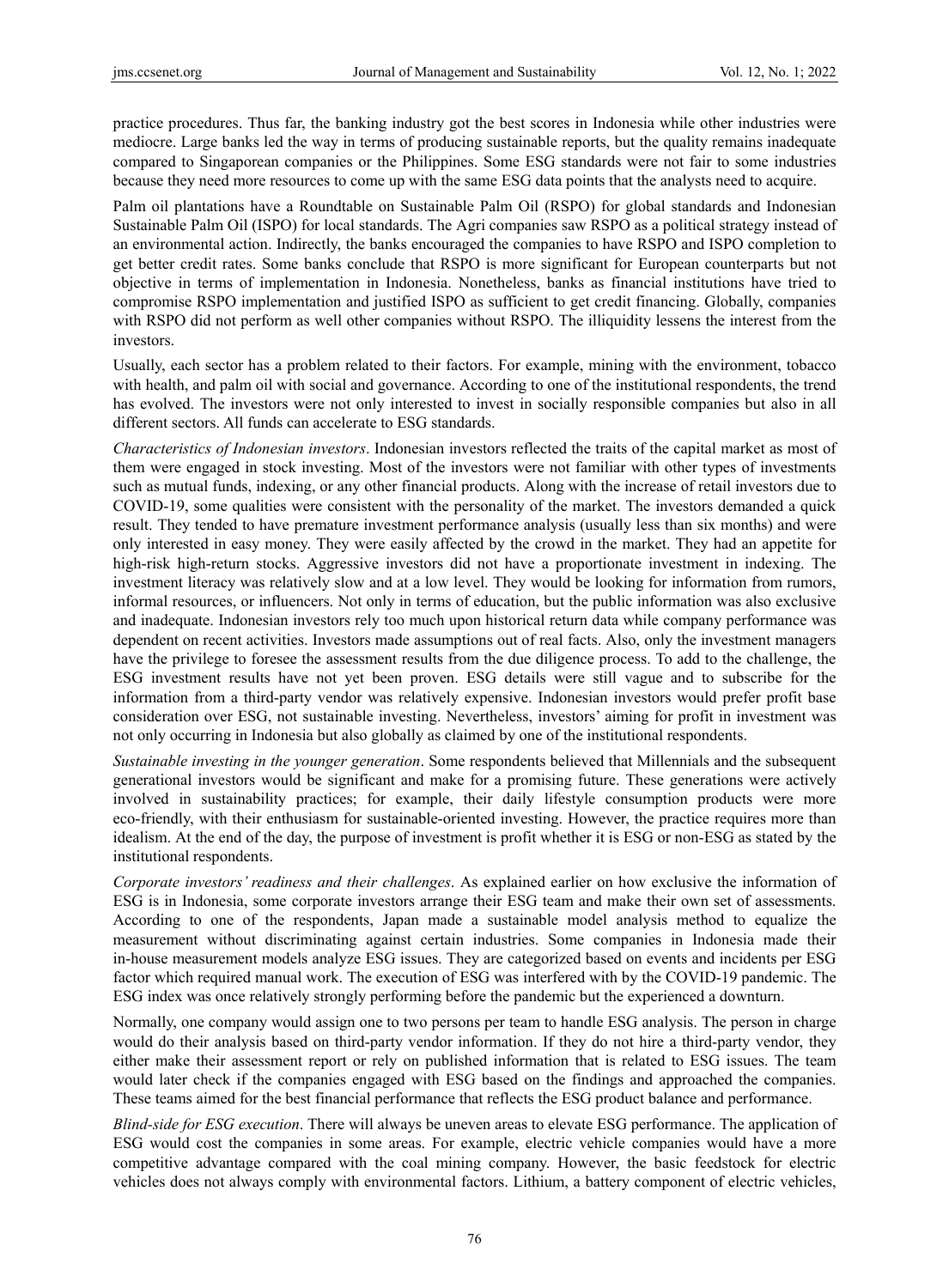is made of nickel and cobalt which is extracted by mineral mining.

**Time Horizon.** All respondents presumed duration of stock investment took more than five years. Three to five years fairly accommodated the mid-term investing. Less than three years was assumed to be short term. Institutional respondents preferred to keep it less than five years to be able to exhibit the performance of their products. Sustainable responsible investment was expected to be visible for more than ten years. One individual respondent claimed ten years is the ideal length for stocks, funds, and securities. A minimum of one year hold was necessary for stock investment as it was a monitoring period for performance evaluation. Nevertheless, stock investment requires interminable time, tedious observation, and a disciplined approach. Neglected share investment could cost the investors late execution. Premature realization is usually found when the companies hit big issues and cause the share price to plummet. Therefore, cost loss was taken. An arbitrary perspective was significant as investors were obliged to distribute, buy, and hold during their investment period.

One of the institutional respondents defined the long-term investment today as not equal to the 'old times. Three to five years could be a medium length term in the present but long term in the past. The time horizon for the investment was also used as a tool to dissect the investment strategy with different types of analysis. For more than five years of investment, fundamental analysis was required. For more frequent transactions such as monthly, weekly, or even daily; bottom-up and top-down approaches were utilized. The valuation analysis was also mentioned to keep up with the current analysis. This approach comes last because the results catch up with the current condition.

Traditionally, investors would have liked to achieve revenue growth, competitiveness among peers, match industrial trends, and perform quality management. Currently, it is to reach the terms of the accounting framework, accounting irregularity, working on capital management, and depreciation strategy. One of the interviewees focused on five areas for investment strategy:

- 1) Investment history
- 2) Owner background and profile (for governance purposes)
- 3) Management and the operator profile (for governance purposes)
- 4) Competition analysis
- 5) Business cycle

Another focus of the analysis was related to volatility, money management, leverage, and margin propositionally. The strategy was related to the type of investment which depends on the purpose of the investment, such as economic conditions, and the customer's (the investor's) preferences on the investment range, i.e., when the market is bull, allocate more on equity. However, it also depends about the market. Others mentioned an index on mutual funds, deposits, and savings.

# **6. Discussion**

ESG implementation in Indonesia was relatively minimal in terms of socialization. Indonesian retail investors who were interested in longer-term investments are only familiar with mundane blue-chip stock investments without being acquainted with other financial instrument investments. They not only have limited learning on stock investments but also financial investment in general. They are also not familiar with the ESG concept. The lack of education on sustainability investing and contributing factors for the companies were involved. There are ways to stimulate investment socialization, one of which is through e-commerce platforms. Combining digitalization and sustainable investing would gain investors' interest to diversify their investments, especially if the investment could start as low as 100,000 Rupiah (\$7). Targeting the mid-income level would accelerate the process as they have more room for investment. They were expected to bring an average investment of as much as 20 to 30 million Rupiah (\$1,396 to \$2,094) per year. Increasing awareness of superfunds was also suggested. Other alternative methods of support such as tutorial videos and presentations to agents and distributors may also gain more awareness. The role of asset managers, investment managers, fund managers, and other professionals was expected to transfer ESG concept knowledge to the investors especially for retail investors, although the process involved extra work to promote the ESG concept; asset managers may release products and educate the investors.

**Start-ups**. Start-up companies might not be interested in the ESG concept for it offers different goals. They might not prepare a budget for ESG because they might think it was not related to them. Their focus would be more on business expansion, making a profit, and reducing costs. Indirectly, business owners might have already implemented the ESG procedure through their practices. For example, they may incentivize the workers by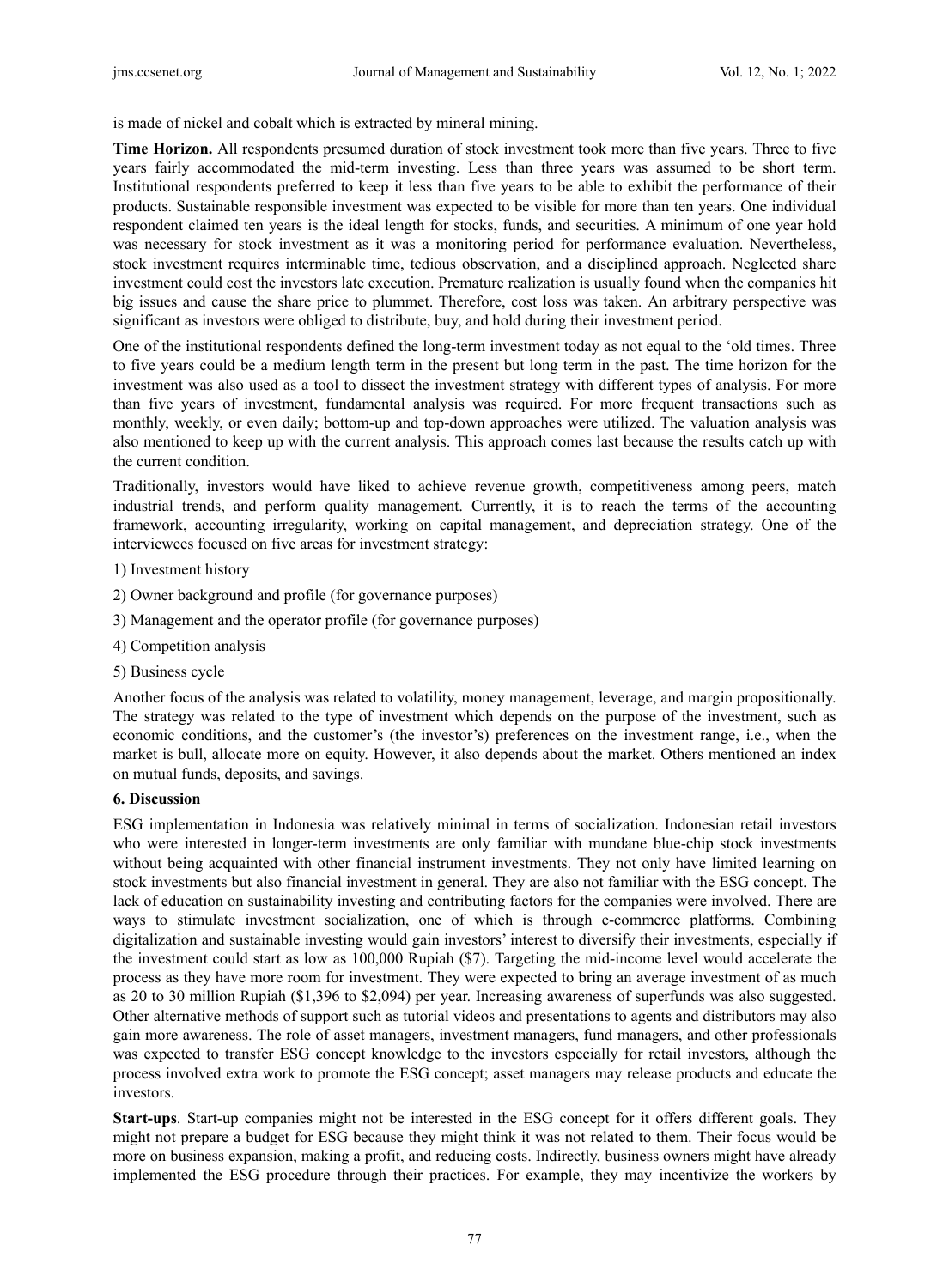giving fair working conditions. The key point here is to maintain the basics: human capital development; talent retention; and attraction.

**Financial service roles.** The agents and distributors from financial services were necessary for ESG implementation. However, in terms of the institutions, they were expected to be the driver for the index in Indonesian market capitalization, in terms of lending. The checklist for credit scoring could be adjusted in terms of ESG standards. Normally banks have breakdowns of the loan book, mainly coming from mining and the rest coming from the supply chain of mining. ESG could play its role here.

**ESG investment conditions in Indonesia.** There is no direct investment yet on ESG, apart from through the IDX with its' ESGL 30. SRI Kehati may have served the concept for sustainable investing, but ESG is still limited. From the perspective of the company, if the small and middle caps have no plans for ESG strategy, there would be always a gap with big-cap companies. Public companies would be more exposed to ESG procedures than private companies. Therefore, they will feel more pressure in implementing the ESG concept. Private companies' pressure would come from the customers. They are more focused on supply chain compliance instead of ESG reporting. Retail investors and small-size companies are not ready or socialized enough. However, setting up role model companies as ESG compliance benchmarks would ease the process of ESG socialization. As mentioned earlier the government should tax companies that are not compliant with ESG. Incentivizing companies that actively comply with ESG would persuade other companies to join the crowd.

Real engagement or stewardship should be the end goal for ESG investing. Insufficiently informed companies would tend to terminate ESG in the middle of the process and it would not bring any benefit but wasted resources. In retail investors' case, they were not aware of the benefit of ESG investment. Investment in equity shares was mainly driven by retail investors and they were not quite ready yet for ESG. The government involvement for the aggressive retail customer was welcomed as for the moment there was policy from the financial services authority (*Otoritas Jasa Keuangan*) for asymmetrical auto-reject of 7% for loss. However, there is also a 20% potential gain for retail investors which incites reactive actions from some retail investors.

#### **7. Conclusion**

This research aimed to identify the investment decisions on a new index called ESG Leaders. ESG concepts and principles are increasingly gaining popularity. Investors in Indonesia, both individuals and institutions were looking to invest in this new index. This research was among the first to identify factors of investment decisions in the ESG index base.

Empirical findings supported the investors' investment decisions for including the ESG index in their portfolio. ESG principles of the companies included in the index attracted the investors as their contribution pertaining to the environment, society, and overall governance. The investment horizon itself showed an indifferent attitude, whereby short-term was the objective from individual investors, mid and long-term are for individual investors.

The findings provide insight to authorities of exchanges to be more active in socializing the ESG Index to increase the awareness of investors. These investors have faith in macroeconomic and microeconomic conditions in Indonesia, looking back at the huge youth demography and the improvement its per capita income, in participating in environment, social and governance indexed types of investment.

## **References**

- Ady, S. U. (2018). The Cognitive and Psychological Bias in Investment Decision-Making Behavior: Evidence from Indonesian Investor's Behavior). *Journal of Economics and Behavioral Studies*, *10*(1), 86−100. https://doi.org/10.22610/jebs.v10i1(J).2092
- Arli, D., & Tjiptono, F. (2014). Does corporate social responsibility matter to consumers in Indonesia? *Social Responsibility Journal*, *10*(3). https://doi.org/10.1108/SRJ-01-2013-0007
- Auer, B. R. (2014). Do Socially Responsible Investment Policies Add or Destroy European Stock Portfolio Value? *Journal of Business Ethics*, *135*, 381−397. https://doi.org/10.1007/s10551-014-2454-7
- Bassen, A., & Kovacs, A. M. (2008). Environmental, Social and Governance Key Performance Indicators from a Capital Market Perspective. *ZeitschriftfürWirtschafts und Unternehmensethik*, *9*(2), 182−192. https://doi.org/10.5771/1439-880X-2008-2-182
- Benson, K. L., & Humphrey, J. E. (2008). Socially Responsible Investment Funds: Investor Reaction to Current and Past Returns. *Journal of Banking & Finance*, *32*, 1850−1859. https://doi.org/10.1016/j.jbankfin.2007.12.013

Białkowski, J., & Starks, L. (2016). *SRI Funds: Investor Demand, Exogenous Shocks, and ESG Profiles*.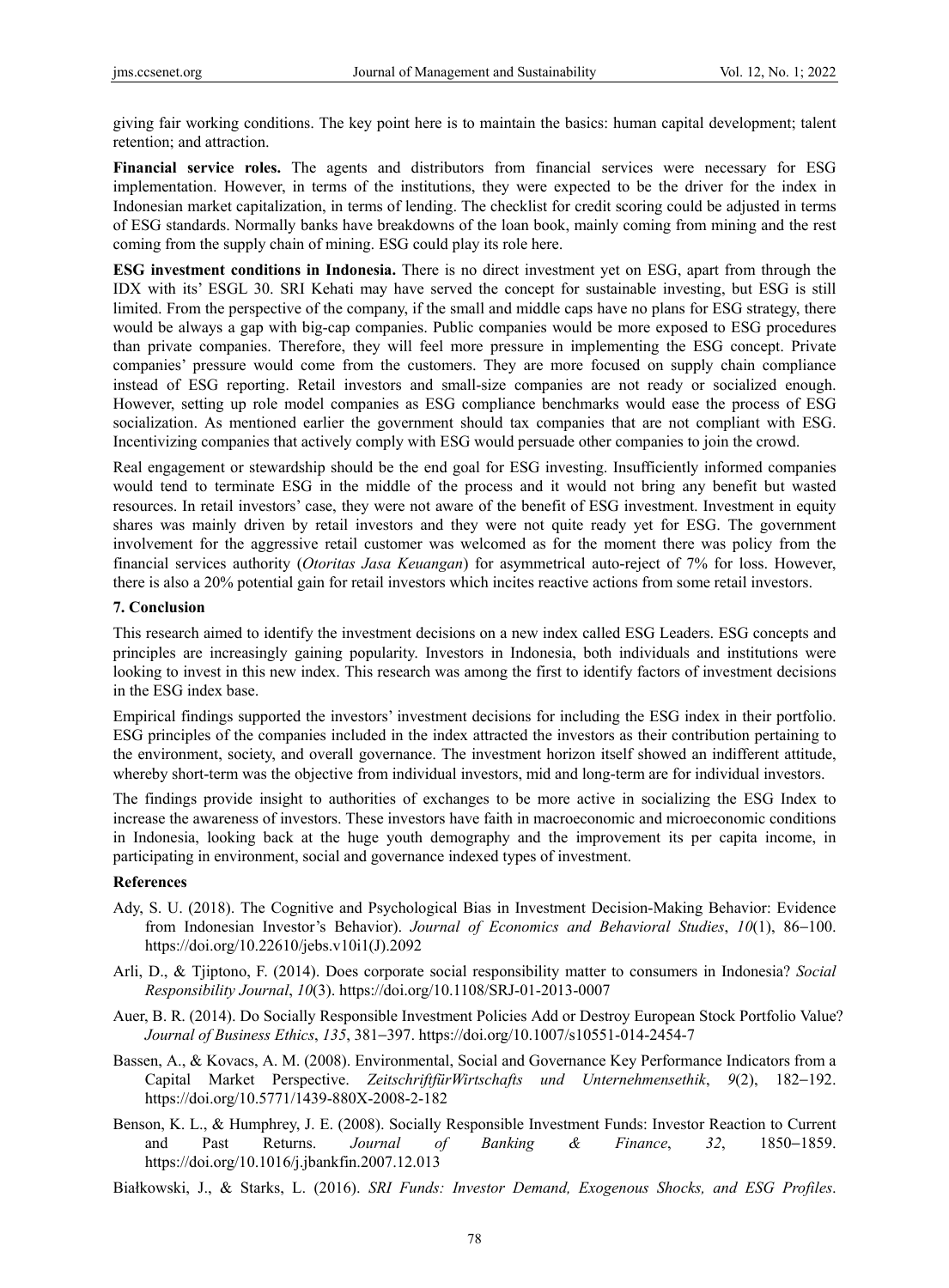Retrieved from https://ir.canterbury.ac.nz

Brett, D. (2019, September 17). *Gen Xers care more about sustainability than millennials*. Schroders. Retrieved from

https://www.schroders.com/en/uk/private-investor/insights/global-investor-study/gen-xers-care-more-aboutsustainability-than-millennials/

- Bursa Efek Indonesia luncurkanindeks ESG Leaders. (2020, 14 December). *MSN*. Retrieved from Bursa Efek Indonesia luncurkan indeks ESG Leaders (msn.com)
- Caplan, L., Grisworld, J. S., & Jarvis, W. F. (2013). *From SRI to ESG: The Changing World of Responsible Investing*. Commonfund Institute. Retrieved from https://files.eric.ed.gov/ /fulltext/ED559300.pdf
- Chatzky, J., & Tuggle, K. (2018, November 14). *How millennials are changing the way we invest*. NBC News. Retrieved that the contract of the contract of the contract of the contract of the contract of the contract of the contract of the contract of the contract of the contract of the contract of the contract of the contract of

https://www.nbcnews.com/better/business/how-millennials-are-changing-way-we-invest-ncna935381

- Chen, J. (2020, March 11). *Tilt Fund Definition*. Investopedia. Retrieved from https://www.investopedia.com
- Cheng, B., Ioannou, I., & Serafeim, G. (2012). *Corporate Social Responsibility and Access to Finance*. Harvard Library. https://doi.org/10.1002/smj.2131
- CNN Indonesia. (2021, January 18). *Kronologi ANTAM Digugat 817 Miliar, Setara 11 Ton Emas*. Retrieved from https://www.cnnindonesia.com/ekonomi/20210118112326-92-595041/kronologi-antam-digugat-rp817-milia r-setara-11-ton-emas

Cornfield, J. (2020, July 14). *Millennials look to make a social impact with their investing dollar, study finds*. CNBC. The contract of the contract of the contract of the contract of the contract of the contract of the contract of the contract of the contract of the contract of the contract of the contract of the contract of the cont https://www.cnbc.com/2020/07/14/millennials-look-to-make-a-social-impact-with-their-investing-dollar.ht ml

- Diaz-Sarachaga, J. M., Espino, & Fresno, D. J. (2018). Is the Sustainable Development Goals (SDG) index an adequate framework to measure the progress of the 2030 Agenda? *Sustainable Development*, 1−9. https://doi.org/10.1002/sd.1735
- Duuren, E. V., Plantinga, A., & Scholtens, B. (2015). ESG Integration and the Investment Management Process: Fundamental Investing Reinvented. *J Bus Ethics*, *138*, 525−533. https://doi.org/10.1007/s10551-015-2610-8
- El-Ghoul, S., Guedhami, O., Kwok, C. C. Y., & Mishra, D. R. (2011). Does corporate social responsibility affect the cost of capital? *Journal of Banking & Finance*, *35*, 2388−2406. https://doi.org/10.1016/j.jbankfin.2011.02.007
- Fatemi, A., Glaum, M., & Kaiser, S. (2017). ESG performance and firm value: The moderating role of disclosure. *Global Finance Journal*, *38*, 45−65. https://doi.org/10.1016/j.gfj.2017.03.001
- Fink, L. (2021, January). *Larry Fink's 2021 Letter to CEOs*. Black Rock. Retrieved from https://www.blackrock.com/corporate/investor-relations/larry-fink-ceo-letter
- Formánková, S. et al. (2019). *Millennials' Awareness and Approach to Social Responsibility and Investment—Case Study of the Czech Republic*. MDPI. https://doi.org/10.3390/su11020504
- Giamporcaro, S., & Pretorius, L. (2015). Sustainable and responsible investment (SRI) in South Africa: A limited adoption of environmental criteria. *Investment Analysts Journal*, *75*, 2012. https://doi.org/10.1080/10293523.2012.11082541
- Hassel, L., & Semenova, N. (2013). *The Added Value of ESG/SRI on Company and Portfolio Levels –What Can We Learn from Research*? Sustainable Investment Research Platform, 13-2.
- Heng, S. K. (2020, December 24). *Ace Hardware Indonesia ACES.JK ACES IJ; Indo ESG series: low-hanging fruit*. Nomura. Retrieved from http://www.nomuranow.com/research
- Henisz, W., Koller, T., & Nuttall, R. (2019). *Five ways that ESG creates value*. McKinsey. Retrieved from https://www.mckinsey.com/business-functions/strategy-and-corporate-finance/our-insights/five-ways-that-e sg-creates-value
- Herlean, G. (2019, April 2). *How Millennials are Challenging the Future of Investment*. Forbes. Retrieved from https://www.forbes.com/sites/forbesfinancecouncil/2019/04/02/how-millennials-are-changing-the-future-ofinvestment/?sh=7fc3bd3742fe
- Huang, J., Wei, K. D., & Yan, H. (2007). Participation Costs and the Sensitivity of Fund Flows to Past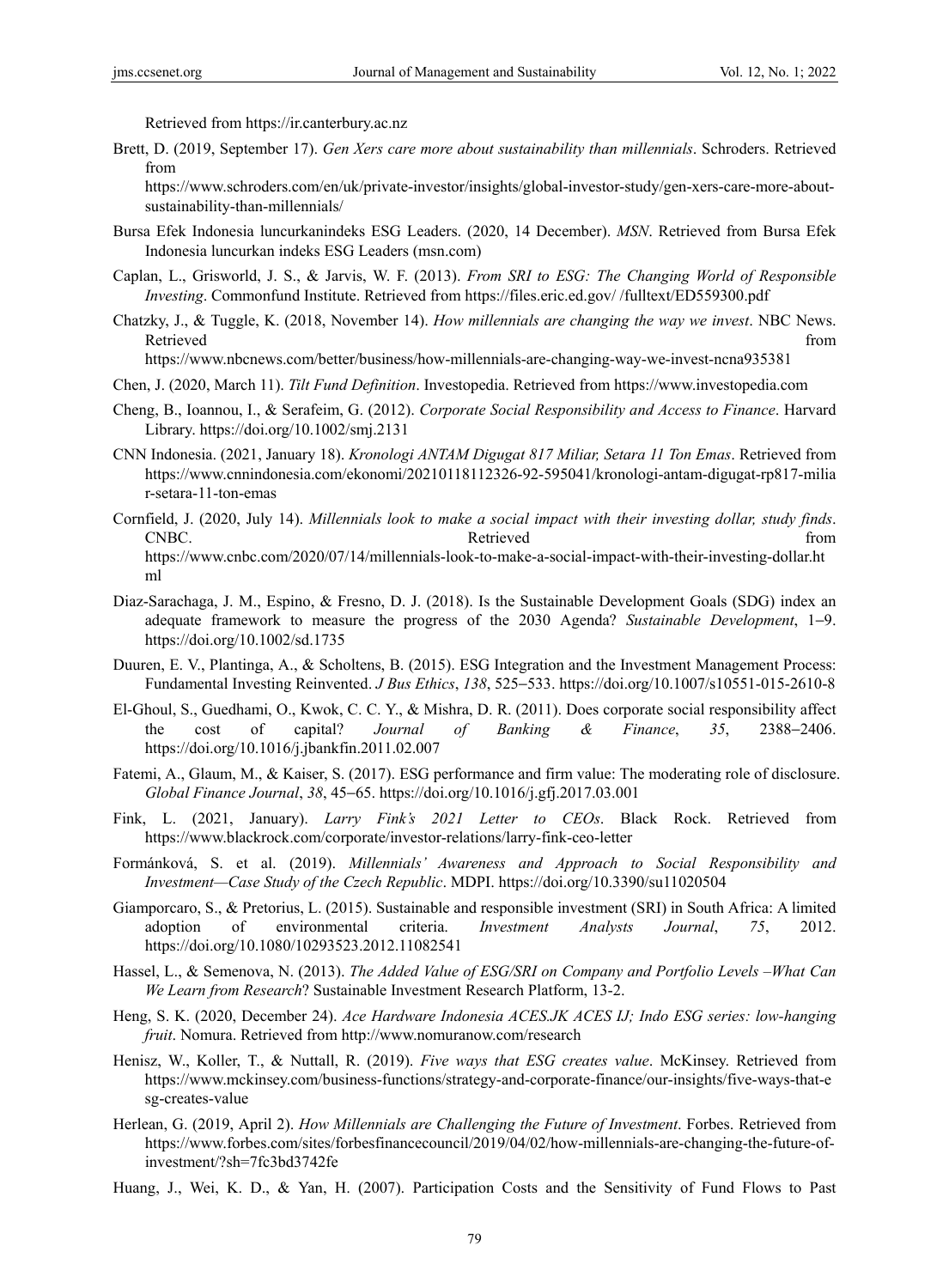Performance. *Journal of Finance*, *62*(3), 1273−1311. https://doi.org/10.1016/j.jbankfin.2007.12.013

Indonesia GDP. (2019, December). *Trading Economics*. Retrieved from https://tradingeconomics.com

Indonesia Stock Exchange. (2020). *Guide for IDX ESG Leaders* (Version 1.1, November 2020) (Appendix of IDX Announcement No.: Peng-00363/BEI.POP/11-2020 date 30 November 2020). Indonesia Stock Exchange. The contract of the exchange of the exchange of the exchange of the exchange of the exchange of the exchange of the exchange of the exchange of the exchange of the exchange of the exchange of the exchange of the

https://www.idx.co.id/media/9407/appendix-index-guide-idx-esg-leaders-v1\_1.pdf

Intan, N., & Yolandha, F. (2020, December 28). *KSEI catat Investor Pasar Modal Tumbuh 45,51 Persen*. Republika. Retrieved from https://republika.co.id/berita/qm17e9370/ksei-catat-investor-pasar-modal-tumbuh-4551-persen

Jassem, S., Azmi, A., & Zakaria, Z. (2018). Impact of sustainability balanced scorecard types on environmental investment decision-making. *Sustainability*, *10*, 541. https://doi.org/10.3390/su10020541

- Knox, S., & Maklan, S. (2004). Corporate Social Responsibility: Moving Beyond Investment Towards Measuring Outcomes. *European Management Journal*, *22*(5), 508−516. https://doi.org/10.1016/j.emj.2004.09.009
- Kocmanová, A., & Dočekalová, M. (2013). Construction of the economic indicators of performance in relation to environmental, social, and corporate governance (ESG) factors. *Acta Univ. Agric. Silvic. MendelianaeBrun*., *60*, 195−206. https://doi.org/10.11118/actaun201260040195
- Kunaifi, A., & Akbar, A. N. (2019). Financial Knowledge and Millennials Investing Behaviours in Indonesia. *JurnalSosialHumoniora*. https://doi.org/10.12962/j24433527.v0i01.5768
- Li, S., & Filer, L. (2007). The effects of the governance environment on the choice of investment mode and the strategic implications. *Journal of World Business*, *42*, 80−98. https://doi.org/10.1016/j.jwb.2006.11.006
- Loebiantoro, I. K., Eaw, H. C., & Annuar, N. (2021). The Existence of Behavioral Biases and Personality Traits in Explaining the Effect of Fundamental and Technical Analysis to Investment Performance in Indonesia Stock Exchange. *JurnalIntelek*, *16*(1). https://doi.org/10.24191/ji.v16i1.380
- Manuturi, V. (2015, November 19). *OJK Allows Mutual Funds to Invest Offshore*. Jakarta Globe. Retrieved from https://jakartaglobe.id/business/ojk-allows-shariah-mutual-funds-invest-offshore/
- McIntosh, M. J., & Morse, J. M. (2015). Situating and Constructing Diversity in Semi-Structured Interviews. *Global Qualitative Nursing Research*. https://doi.org/10.1177/2333393615597674
- Mohata, T. (2020, December 12). *Indonesia Equity Strategy: Europe ESG push and why it matters*. Nomura. Retrieved from http://www.nomuranow.com/research
- MSCI ESG Research. (2020, March). *Swipe to invest: the story behind millennials and ESG investing*. Retrieved from https://www.msci.com/documents/10199/07e7a7d3-59c3-4d0b-b0b5-029e8fd3974b
- Nagy, Z., Cogan, D., & Sinnreich, D. (2013). *Optimizing Environmental, Social and Governance Factors in Portfolio Construction: Analysis of three ESG-tilted strategies*. MSCI ESG Research. https://doi.org/10.2139/ssrn.2221524
- Nagy, Z., Kassam, A., & Lee, L. E. (2015). Can ESG Add Alpha? An Analysis of ESG Tilt and Momentum Strategies. *The Journal of Investing Summer*, *25*(2), 113−124. https://doi.org/10.3905/joi.2016.25.2.113
- Nakamura, E. (2011). Does Environmental Investment Really Contribute to Firm Performance? An Empirical Analysis Using Japanese Firms. *Eurasian Business Review*, *1*(2), 91−111.
- Nanayakkara, N. S., Nimal, P. D., & Weerakoon, Y. K. (2019). Behavioural Asset Pricing: A Review. *International Journal of Economics and Financial Issues*, *9*(4), 101−108. https://doi.org/10.32479/ijefi.8190
- Pollard, J. L., Sherwood, M. W., & Grand, R. (2018). Establishing ESG as Risk Premia. *Journal of Investment Management*, *16*(1), 1−12.
- Prasidya, Y. (2020, August 28). *The Rise of the retail investor: A new force in Indonesia's pandemic-hit stock market*. The Jakarta Post. Retrieved from https://www.thejakartapost.com/news/2020/08/27/the-rise-of-the-retail-investor-a-new-force-in-indonesiaspandemic-hit-stock-market.html
- Rahayu, A. C. (2019). *Analis: Green Index yang baruakanmenarikjadiacuanportofolio*. Kontan. Retrieved from https://investasi.kontan.co.id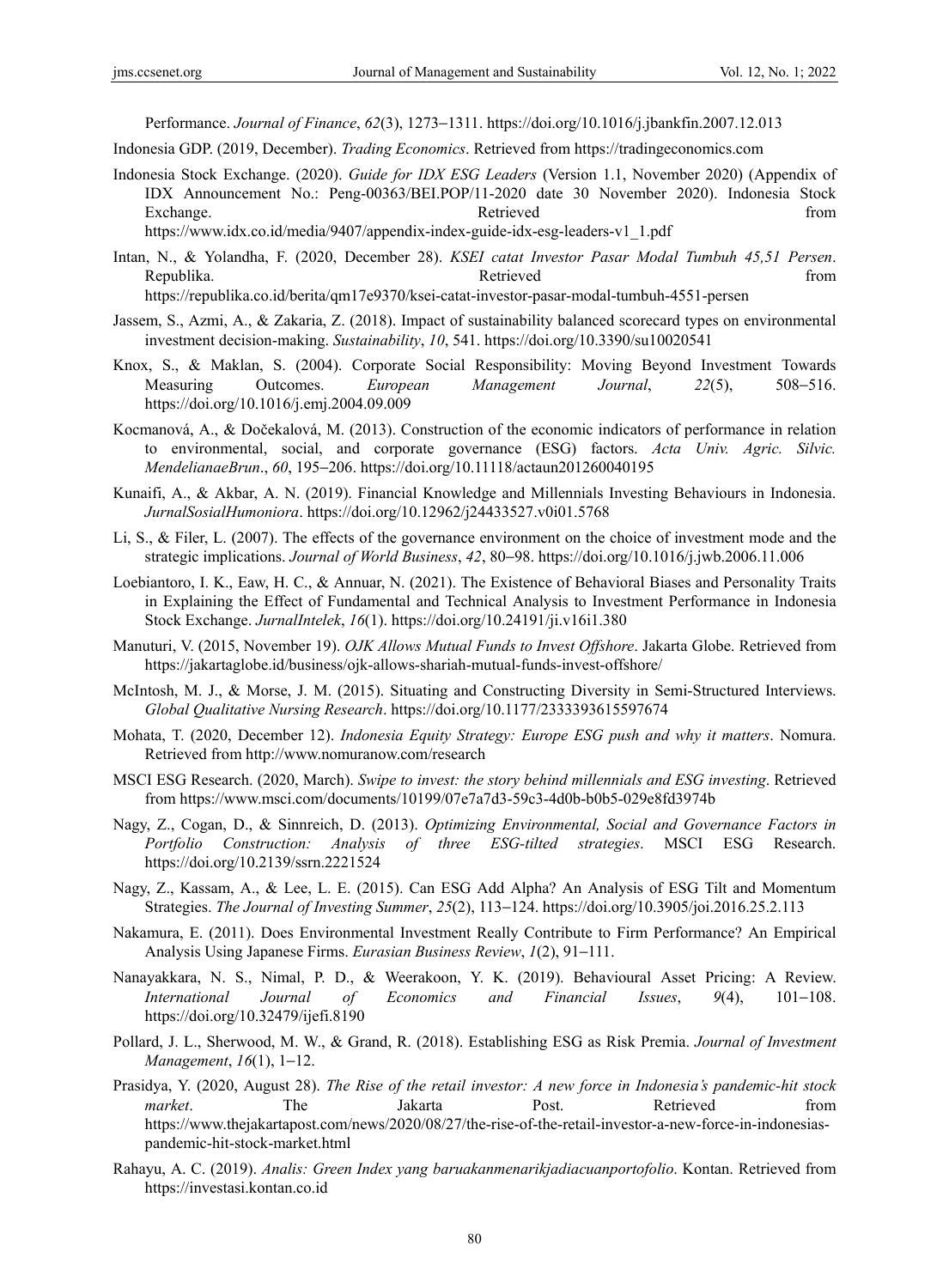- Rahman, M., Isa, C. R., Dewandaru, G., Hanifa, M. H., Chowdury, N. T., & Sarker, M. (2020). Socially responsible investment sukuk (Islamic bond) development in Malaysia. *Qualitative Research in Financial Markets*, *12*(4). https://doi.org/10.1108/QRFM-09-2019-0117
- Renneboog, L., Horst, J. K., & Zhang, C. (2008). Socially responsible investments: Institutional aspects, performance, and investor behaviour. *Journal of Banking & Finance*, *32*, 1723−1742. https://doi.org/10.1016/j.jbankfin.2007.12.039
- Ruggie, J. G., & Middleton, E. K. (2019). *Money, Millennials and Human Rights: Sustaining 'Sustainable Investing'. Global Policy*. University of Durham and John Wiley & Sons, Ltd. https://doi.org/10.1111/1758-5899.12645
- Safitri, K. (2021, September 2). *HinggaAgustus 2021, Jumlah Investor SahamMencapai 2.6 Juta SID*. Kompas. Retrieved that the contract of the contract of the contract of the contract of the contract of the contract of the contract of the contract of the contract of the contract of the contract of the contract of the contract of https://money.kompas.com/read/2021/09/02/163651826/hingga-agustus-2021-jumlah-investor-saham-menc apai-26-juta-sid?page=all
- Santosa, P. W., & Santoso, P. W. (2019). Does Exchange Rate Volatility cause Overreaction in the Capital Market? Evidence from Indonesia. *International Journal of Finance and Accounting*, *8*(3), 80−87. Retrieved from https://www.researchgate.net/publication/337567862 Does Exchange Rate Volatility cause Overreaction in the Capital Market Evidence from Indonesia/link/5ddea21c299bf10bc32b81e9/download
- Sartono, A. (2000). Overreaction of The Indonesian Capital Market: is Market Rational. *GadjahMada International Journal of Business*, *2*(2).
- Setiya, T. (n.d.). *Facts of Indonesia*. Retrieved January 31, 2021 from https://factsofindonesia.com/the-total-of-how-many-islands-in-indonesia-are-populated
- Sievanen, R., Rita, H., & Scholtens, B. (2012). The Drivers of Responsible Investment: The Case of European Pension Funds. *J Bus Ethics*, *117*, 137−151. https://doi.org/10.1007/s10551-012-1514-0
- Silvola, H., &Landau, T. (2021) ESG Analysis Tools for Assessing Listed Shares. In *Sustainable Investing*. Palgrave Macmillan, Cham. https://doi.org/10.1007/978-3-030-71489-5\_5
- Soegiarto, H., & Irawan, H. (2019). *China takes the stage on ESG; what Indonesian companies can do to cope*. Deutsche Bank.
- Statista 2022. (2019). *Contribution to gross domestic product of Indonesia in 2020, by industry*. Retrieved on January 31, 2021, from https://www.statista.com/statistics/1019099/indonesia-gdp-contribution-by-industry/
- Sultana, S., Zulkifli, N., & Zainal, D. (2018). Environmental, Social and Governance (ESG) and Investment Decision in Bangladesh. *Sustainability*, *10*, 1831. https://doi.org/10.3390/su10061831
- Tahir, S. (2020, December 15). *Perhatian! Ada IndeksBaru ESG Leaders, Ini 30 Sahamnya*. CNBC Indonesia. Retrieved that the contract of the contract of the contract of the contract of the contract of the contract of the contract of the contract of the contract of the contract of the contract of the contract of the contract of https://www.cnbcindonesia.com/market/20201215070716-17-209079/perhatian-ada-indeks-baru-esg-leader s-ini-30-sahamnya/2
- Tempo.co. (2021, March 11). *Indonesia's Unemployment Rate Increases due to Pandemic: Minister Ida Fauziah*. Retrieved that the contract of the contract of the contract of the contract of the contract of the contract of the contract of the contract of the contract of the contract of the contract of the contract of the contract of https://en.tempo.co/read/1441103/indonesias-unemployment-rate-increases-due-to-pandemic-minister-ida-f auziah#
- Thakur, M. (2021). *What is Free Float Market Capitalization*? Retrieved on January 28, 2021, from https://www.wallstreetmojo.com/free-float-market-capitalization/
- Townsend, B. (2020). From SRI to ESG: The Origins of Socially Responsible and Sustainable Investing. *The Impact of Journal & ESG Investing*, *1*(1) 10−25. https://doi.org/10.3905/jesg.2020.1.1.010
- Trotman, K. T., & Bradley, G. W. (1981). Associations Between Social Responsibility Disclosure and Characteristics of Companies. *Accounting, Organization and Society*, *6*(4), 355−362. https://doi.org/10.1016/0361-3682(81)90014-3
- Utami, D. N. (2020, December, 23). *Jumlah Investor di Akhir 2020 HampirSentuh 4 Juta Investor*. Market Bisnis. Retrieved that the contract of the contract of the contract of the contract of the contract of the contract of the contract of the contract of the contract of the contract of the contract of the contract of the contract of

https://market.bisnis.com/read/20201223/7/1334804/jumlah-investor-di-akhir-2020-hampir-sentuh-4-juta-in vestor